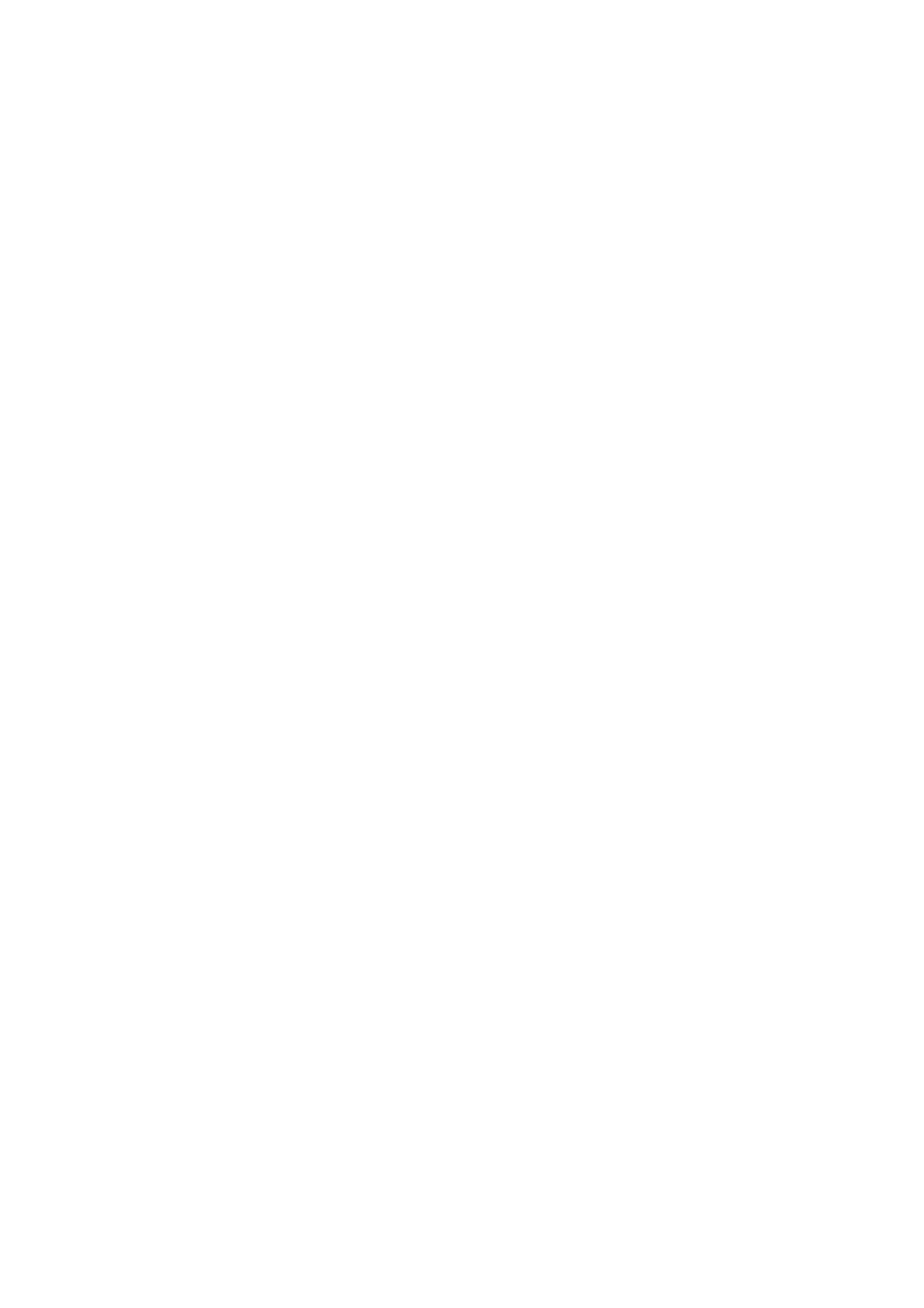#### **ANNEX**

#### **INTERNATIONAL CONVENTION FOR THE CONTROL AND MANAGEMENT OF SHIPS' BALLAST WATER AND SEDIMENTS, 2004**

#### **THE PARTIES TO THIS CONVENTION,**

**RECALLING** Article 196(1) of the 1982 United Nations Convention on the Law of the Sea (UNCLOS), which provides that "States shall take all measures necessary to prevent, reduce and control pollution of the marine environment resulting from the use of technologies under their jurisdiction or control, or the intentional or accidental introduction of species, alien or new, to a particular part of the marine environment, which may cause significant and harmful changes thereto,"

**NOTING** the objectives of the 1992 Convention on Biological Diversity (CBD) and that the transfer and introduction of Harmful Aquatic Organisms and Pathogens via ships' ballast water threatens the conservation and sustainable use of biological diversity as well as decision IV/5 of the 1998 Conference of the Parties (COP 4) to the CBD concerning the conservation and sustainable use of marine and coastal ecosystems, as well as decision VI/23 of the 2002 Conference of the Parties (COP 6) to the CBD on alien species that threaten ecosystems, habitats or species, including guiding principles on invasive species,

**NOTING FURTHER** that the 1992 United Nations Conference on Environment and Development (UNCED) requested the International Maritime Organization (the Organization) to consider the adoption of appropriate rules on ballast water discharge,

**MINDFUL** of the precautionary approach set out in Principle 15 of the Rio Declaration on Environment and Development and referred to in resolution MEPC.67(37), adopted by the Organization's Marine Environment Protection Committee on 15 September 1995,

**ALSO MINDFUL** that the 2002 World Summit on Sustainable Development, in paragraph 34(b) of its Plan of Implementation, calls for action at all levels to accelerate the development of measures to address invasive alien species in ballast water,

**CONSCIOUS** that the uncontrolled discharge of Ballast Water and Sediments from ships has led to the transfer of Harmful Aquatic Organisms and Pathogens, causing injury or damage to the environment, human health, property and resources,

**RECOGNIZING** the importance placed on this issue by the Organization through Assembly resolutions A.774(18) in 1993 and A.868(20) in 1997, adopted for the purpose of addressing the transfer of Harmful Aquatic Organisms and Pathogens,

**RECOGNIZING FURTHER** that several States have taken individual action with a view to prevent, minimize and ultimately eliminate the risks of introduction of Harmful Aquatic Organisms and Pathogens through ships entering their ports, and also that this issue, being of worldwide concern, demands action based on globally applicable regulations together with guidelines for their effective implementation and uniform interpretation,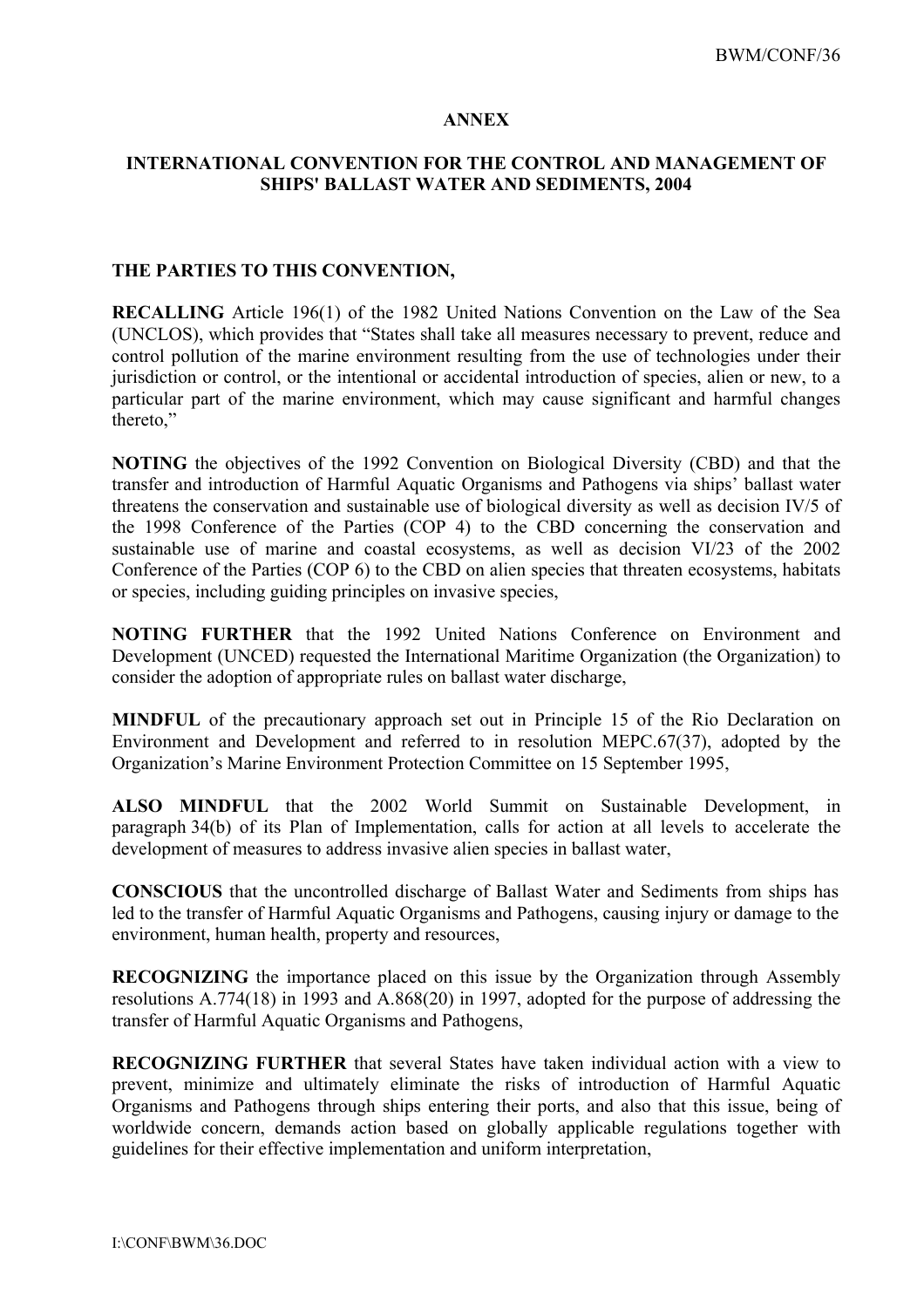**DESIRING** to continue the development of safer and more effective Ballast Water Management options that will result in continued prevention, minimization and ultimate elimination of the transfer of Harmful Aquatic Organisms and Pathogens,

**RESOLVED** to prevent, minimize and ultimately eliminate the risks to the environment, human health, property and resources arising from the transfer of Harmful Aquatic Organisms and Pathogens through the control and management of ships' Ballast Water and Sediments, as well as to avoid unwanted side-effects from that control and to encourage developments in related knowledge and technology,

**CONSIDERING** that these objectives may best be achieved by the conclusion of an International Convention for the Control and Management of Ships' Ballast Water and Sediments,

**HAVE AGREED** as follows:

## **Article 1** *Definitions*

For the purpose of this Convention, unless expressly provided otherwise:

1 "Administration" means the Government of the State under whose authority the ship is operating. With respect to a ship entitled to fly a flag of any State, the Administration is the Government of that State. With respect to floating platforms engaged in exploration and exploitation of the sea-bed and subsoil thereof adjacent to the coast over which the coastal State exercises sovereign rights for the purposes of exploration and exploitation of its natural resources, including Floating Storage Units (FSUs) and Floating Production Storage and Offloading Units (FPSOs), the Administration is the Government of the coastal State concerned.

<sup>2</sup> <sup>"Ballast Water" means water with its suspended matter taken on board a ship to control</sup> trim, list, draught, stability or stresses of the ship.

3 —Ballast Water Management" means mechanical, physical, chemical, and biological processes, either singularly or in combination, to remove, render harmless, or avoid the uptake or discharge of Harmful Aquatic Organisms and Pathogens within Ballast Water and Sediments.

4 —Certificate" means the International Ballast Water Management Certificate.

5 —Committee" means the Marine Environment Protection Committee of the Organization.

6 —Convention" means the International Convention for the Control and Management of Ships' Ballast Water and Sediments.

—Gross tonnage" means the gross tonnage calculated in accordance with the tonnage measurement regulations contained in Annex I to the International Convention on Tonnage Measurement of Ships, 1969 or any successor Convention. 7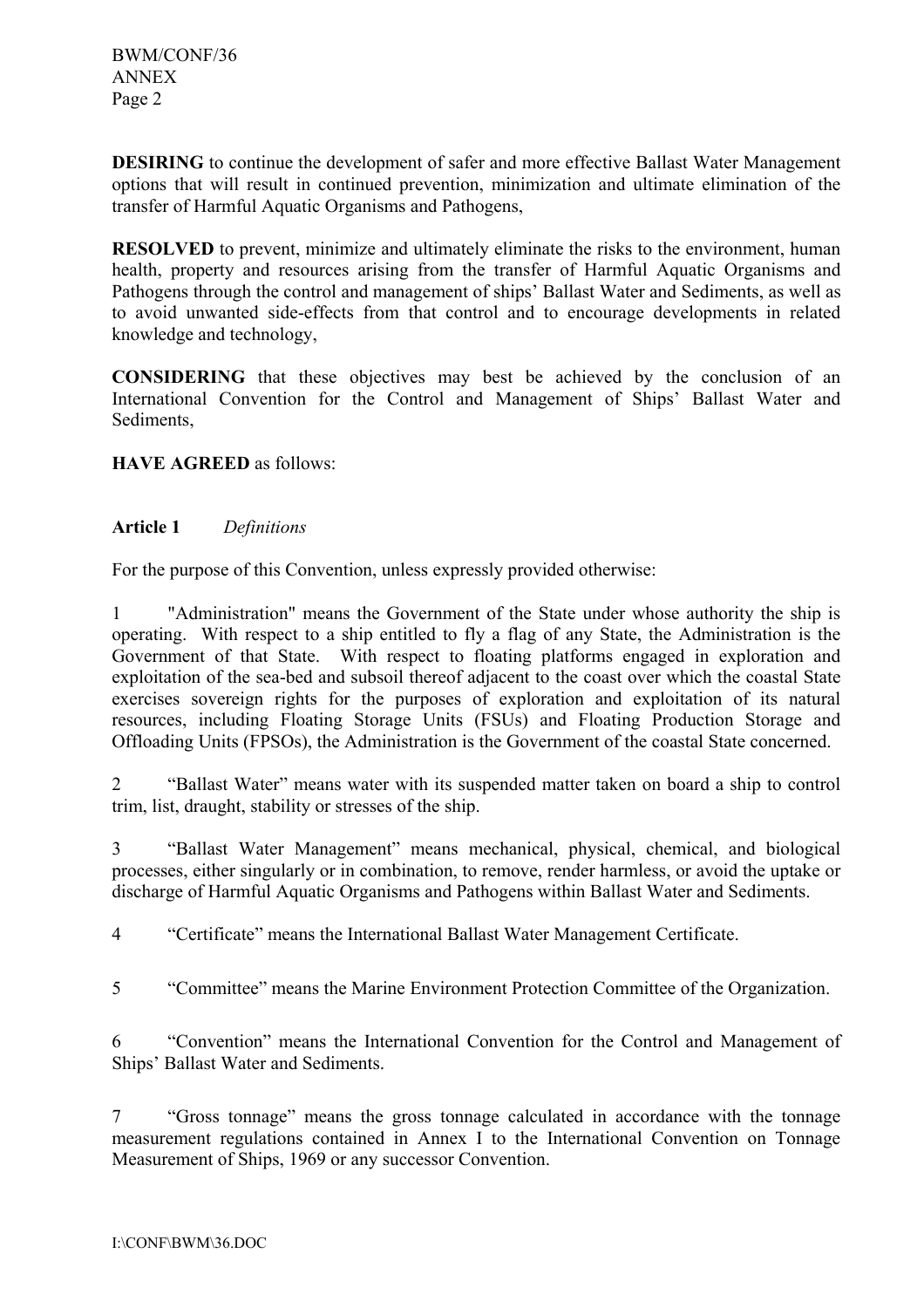8 —Harmful Aquatic Organisms and Pathogens" means aquatic organisms or pathogens which, if introduced into the sea including estuaries, or into fresh water courses, may create hazards to the environment, human health, property or resources, impair biological diversity or interfere with other legitimate uses of such areas.

9 "Organization" means the International Maritime Organization.

10 •• "Secretary-General" means the Secretary-General of the Organization.

11 "Sediments" means matter settled out of Ballast Water within a ship.

12 "Ship" means a vessel of any type whatsoever operating in the aquatic environment and includes submersibles, floating craft, floating platforms, FSUs and FPSOs.

## **Article 2** *General Obligations*

1 Parties undertake to give full and complete effect to the provisions of this Convention and the Annex thereto in order to prevent, minimize and ultimately eliminate the transfer of Harmful Aquatic Organisms and Pathogens through the control and management of ships' Ballast Water and Sediments.

2 The Annex forms an integral part of this Convention. Unless expressly provided otherwise, a reference to this Convention constitutes at the same time a reference to the Annex.

3 Nothing in this Convention shall be interpreted as preventing a Party from taking, individually or jointly with other Parties, more stringent measures with respect to the prevention, reduction or elimination of the transfer of Harmful Aquatic Organisms and Pathogens through the control and management of ships' Ballast Water and Sediments, consistent with international law.

4 Parties shall endeavour to co-operate for the purpose of effective implementation, compliance and enforcement of this Convention.

5 Parties undertake to encourage the continued development of Ballast Water Management and standards to prevent, minimize and ultimately eliminate the transfer of Harmful Aquatic Organisms and Pathogens through the control and management of ships' Ballast Water and **Sediments** 

6 Parties taking action pursuant to this Convention shall endeavour not to impair or damage their environment, human health, property or resources, or those of other States.

7 Parties should ensure that Ballast Water Management practices used to comply with this Convention do not cause greater harm than they prevent to their environment, human health, property or resources, or those of other States.

8 Parties shall encourage ships entitled to fly their flag, and to which this Convention applies, to avoid, as far as practicable, the uptake of Ballast Water with potentially Harmful Aquatic Organisms and Pathogens, as well as Sediments that may contain such organisms, including promoting the adequate implementation of recommendations developed by the Organization.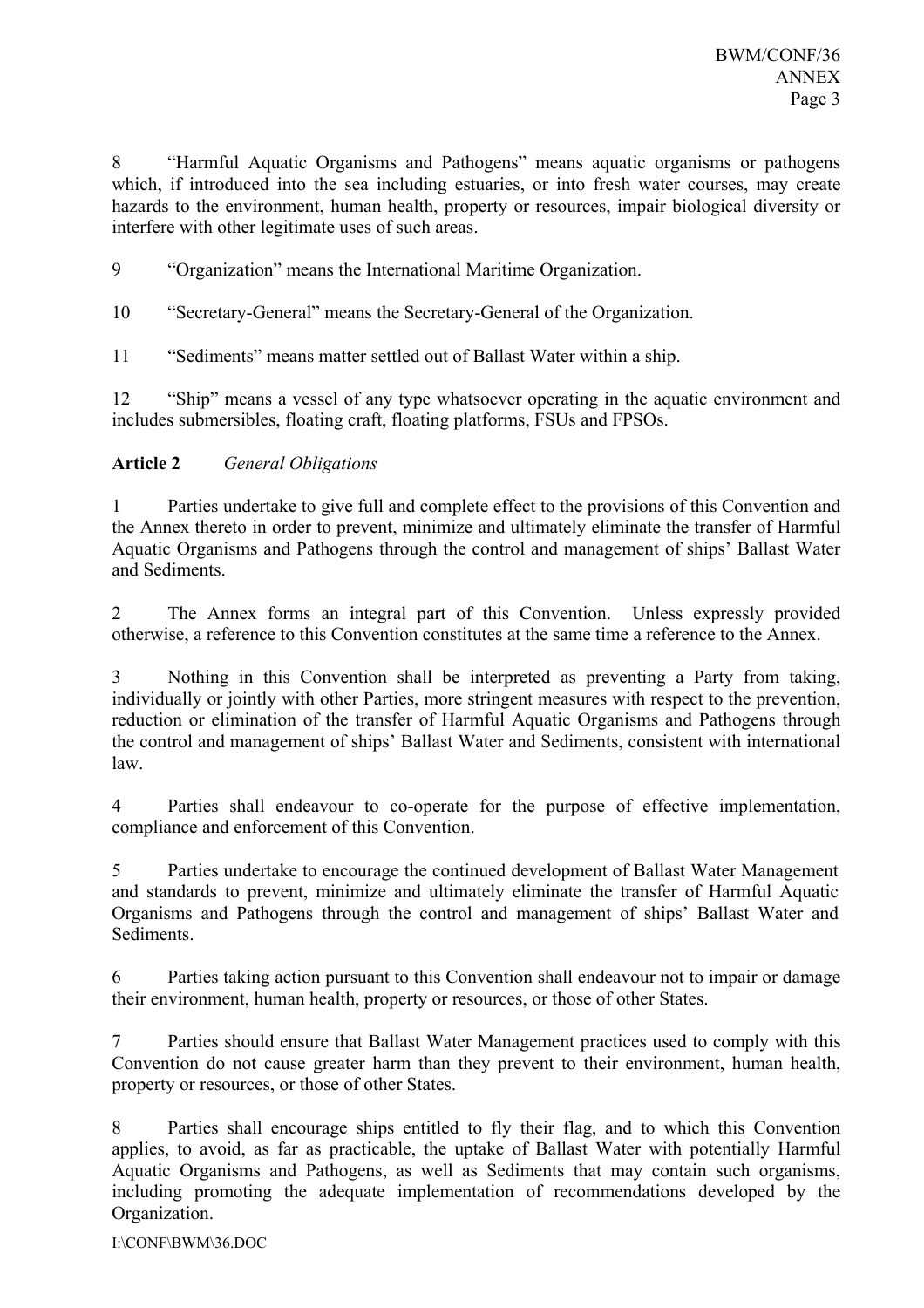9 Parties shall endeavour to co-operate under the auspices of the Organization to address threats and risks to sensitive, vulnerable or threatened marine ecosystems and biodiversity in areas beyond the limits of national jurisdiction in relation to Ballast Water Management.

#### **Article 3** *Application*

- 1 Except as expressly provided otherwise in this Convention, this Convention shall apply to:
	- (a) ships entitled to fly the flag of a Party; and
	- (b) ships not entitled to fly the flag of a Party but which operate under the authority of a Party.
- 2 This Convention shall not apply to:
	- (a) ships not designed or constructed to carry Ballast Water;
	- (b) ships of a Party which only operate in waters under the jurisdiction of that Party, unless the Party determines that the discharge of Ballast Water from such ships would impair or damage their environment, human health, property or resources, or those of adjacent or other States;
	- (c) ships of a Party which only operate in waters under the jurisdiction of another Party, subject to the authorization of the latter Party for such exclusion. No Party shall grant such authorization if doing so would impair or damage their environment, human health, property or resources, or those of adjacent or other States. Any Party not granting such authorization shall notify the Administration of the ship concerned that this Convention applies to such ship;
	- (d) ships which only operate in waters under the jurisdiction of one Party and on the high seas, except for ships not granted an authorization pursuant to sub-paragraph (c), unless such Party determines that the discharge of Ballast Water from such ships would impair or damage their environment, human health, property or resources, or those of adjacent of other States;
	- (e) any warship, naval auxiliary or other ship owned or operated by a State and used, for the time being, only on government non-commercial service. However, each Party shall ensure, by the adoption of appropriate measures not impairing operations or operational capabilities of such ships owned or operated by it, that such ships act in a manner consistent, so far as is reasonable and practicable, with this Convention; and
	- (f) permanent Ballast Water in sealed tanks on ships, that is not subject to discharge.

3 With respect to ships of non-Parties to this Convention, Parties shall apply the requirements of this Convention as may be necessary to ensure that no more favourable treatment is given to such ships.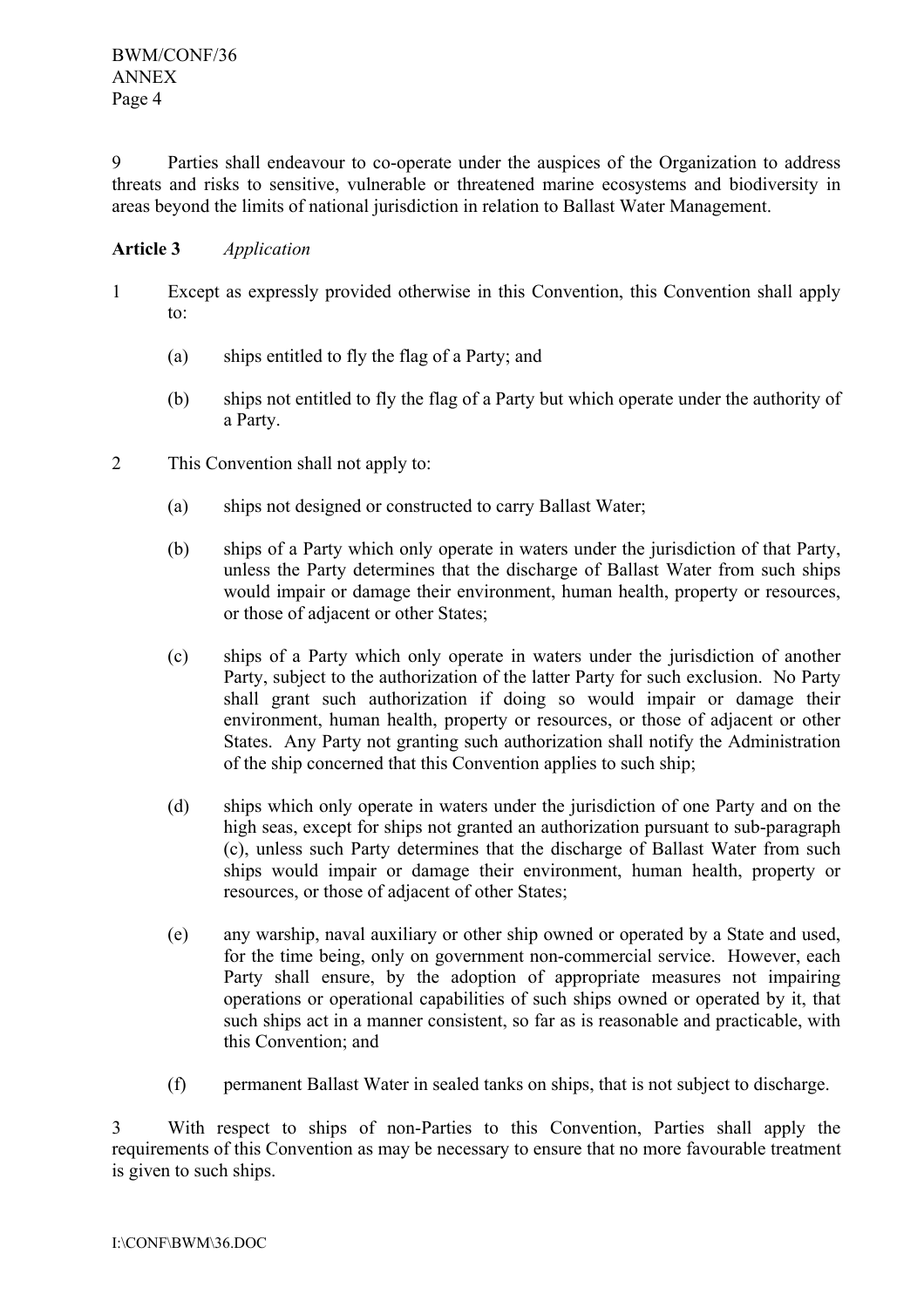## **Article 4** *Control of the Transfer of Harmful Aquatic Organisms and Pathogens Through Ships' Ballast Water and Sediments*

1 Each Party shall require that ships to which this Convention applies and which are entitled to fly its flag or operating under its authority comply with the requirements set forth in this Convention, including the applicable standards and requirements in the Annex, and shall take effective measures to ensure that those ships comply with those requirements.

2 Each Party shall, with due regard to its particular conditions and capabilities, develop national policies, strategies or programmes for Ballast Water Management in its ports and waters under its jurisdiction that accord with, and promote the attainment of the objectives of this Convention.

## **Article 5** *Sediment Reception Facilities*

1 Each Party undertakes to ensure that, in ports and terminals designated by that Party where cleaning or repair of ballast tanks occurs, adequate facilities are provided for the reception of Sediments, taking into account the Guidelines developed by the Organization. Such reception facilities shall operate without causing undue delay to ships and shall provide for the safe disposal of such Sediments that does not impair or damage their environment, human health, property or resources or those of other States.

2 Each Party shall notify the Organization for transmission to the other Parties concerned of all cases where the facilities provided under paragraph 1 are alleged to be inadequate.

## **Article 6** *Scientific and Technical Research and Monitoring*

- 1 Parties shall endeavour, individually or jointly, to:
	- (a) promote and facilitate scientific and technical research on Ballast Water Management; and
	- (b) monitor the effects of Ballast Water Management in waters under their jurisdiction.

Such research and monitoring should include observation, measurement, sampling, evaluation and analysis of the effectiveness and adverse impacts of any technology or methodology as well as any adverse impacts caused by such organisms and pathogens that have been identified to have been transferred through ships' Ballast Water.

2 Each Party shall, to further the objectives of this Convention, promote the availability of relevant information to other Parties who request it on:

- (a) scientific and technology programmes and technical measures undertaken with respect to Ballast Water Management; and
- (b) the effectiveness of Ballast Water Management deduced from any monitoring and assessment programmes.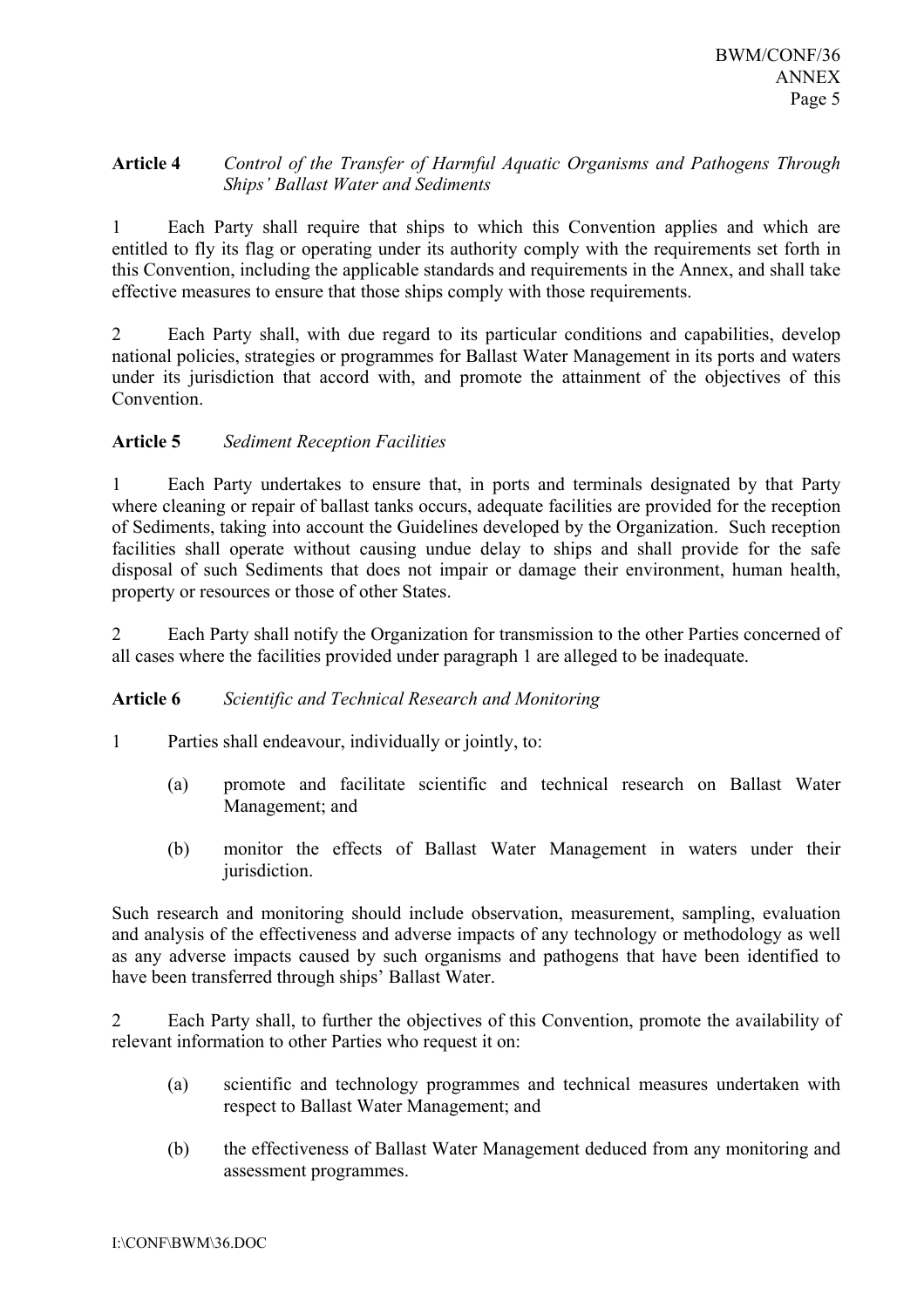#### **Article 7** *Survey and certification*

1 Each Party shall ensure that ships flying its flag or operating under its authority and subject to survey and certification are so surveyed and certified in accordance with the regulations in the Annex.

2 A Party implementing measures pursuant to Article 2.3 and Section C of the Annex shall not require additional survey and certification of a ship of another Party, nor shall the Administration of the ship be obligated to survey and certify additional measures imposed by another Party. Verification of such additional measures shall be the responsibility of the Party implementing such measures and shall not cause undue delay to the ship.

## **Article 8** *Violations*

1 Any violation of the requirements of this Convention shall be prohibited and sanctions shall be established under the law of the Administration of the ship concerned, wherever the violation occurs. If the Administration is informed of such a violation, it shall investigate the matter and may request the reporting Party to furnish additional evidence of the alleged violation. If the Administration is satisfied that sufficient evidence is available to enable proceedings to be brought in respect of the alleged violation, it shall cause such proceedings to be taken as soon as possible, in accordance with its law. The Administration shall promptly inform the Party that reported the alleged violation, as well as the Organization, of any action taken. If the Administration has not taken any action within 1 year after receiving the information, it shall so inform the Party which reported the alleged violation.

2 Any violation of the requirements of this Convention within the jurisdiction of any Party shall be prohibited and sanctions shall be established under the law of that Party. Whenever such a violation occurs, that Party shall either:

- (a) cause proceedings to be taken in accordance with its law; or
- (b) furnish to the Administration of the ship such information and evidence as may be in its possession that a violation has occurred.

3 The sanctions provided for by the laws of a Party pursuant to this Article shall be adequate in severity to discourage violations of this Convention wherever they occur.

#### **Article 9** *Inspection of Ships*

1 A ship to which this Convention applies may, in any port or offshore terminal of another Party, be subject to inspection by officers duly authorized by that Party for the purpose of determining whether the ship is in compliance with this Convention. Except as provided in paragraph 2 of this Article, any such inspection is limited to:

- (a) verifying that there is onboard a valid Certificate, which, if valid shall be accepted; and
- (b) inspection of the Ballast Water record book, and/or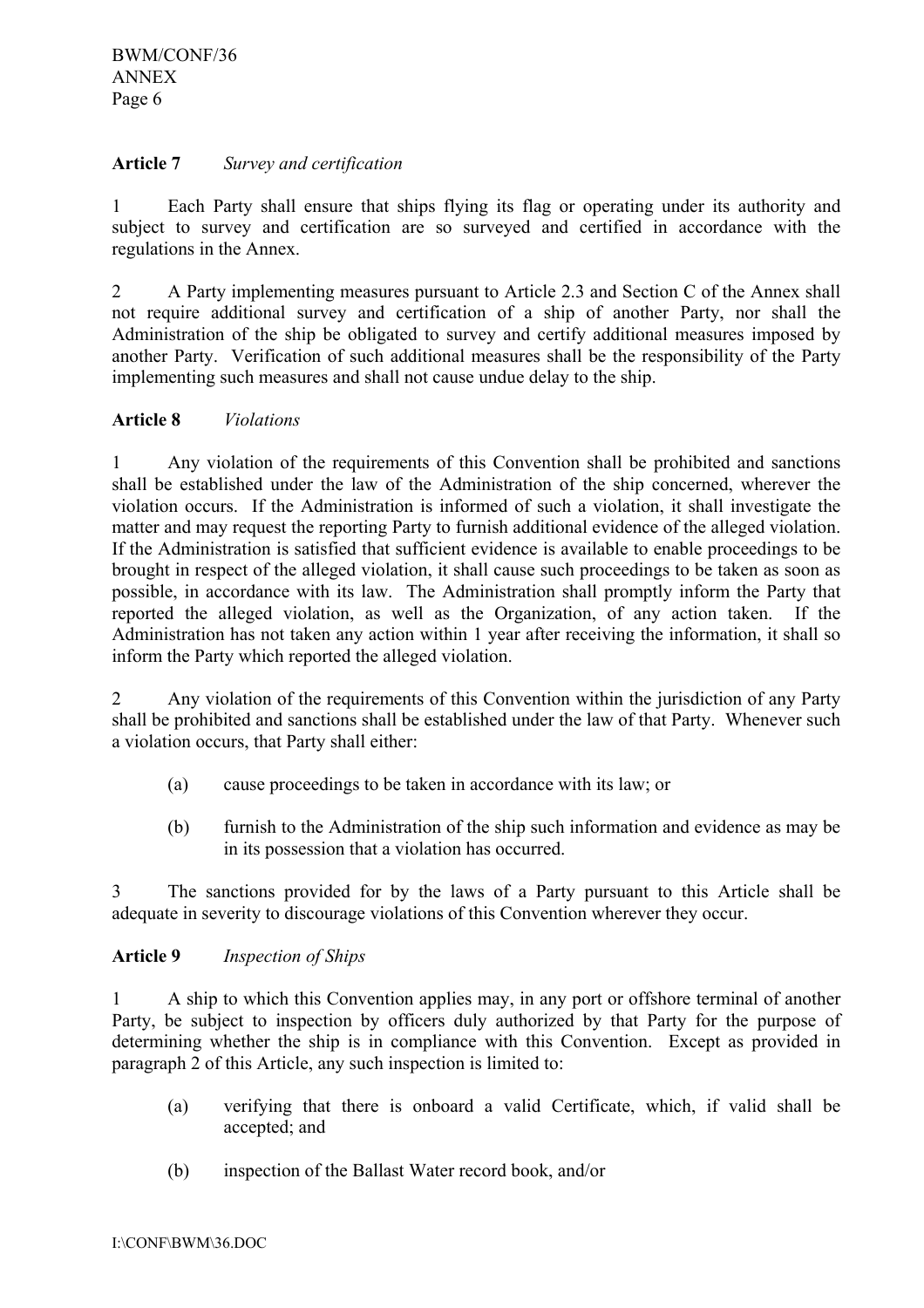(c) a sampling of the ship's Ballast Water, carried out in accordance with the guidelines to be developed by the Organization. However, the time required to analyse the samples shall not be used as a basis for unduly delaying the operation, movement or departure of the ship.

 $\mathcal{L}$ that: Where a ship does not carry a valid Certificate or there are clear grounds for believing

- (a) the condition of the ship or its equipment does not correspond substantially with the particulars of the Certificate; or
- (b) the master or the crew are not familiar with essential shipboard procedures relating to Ballast Water Management, or have not implemented such procedures;

a detailed inspection may be carried out.

3 In the circumstances given in paragraph 2 of this Article, the Party carrying out the inspection shall take such steps as will ensure that the ship shall not discharge Ballast Water until it can do so without presenting a threat of harm to the environment, human health, property or resources.

## **Article 10** *Detection of Violations and Control of Ships*

1 Parties shall co-operate in the detection of violations and the enforcement of the provisions of this Convention.

2 If a ship is detected to have violated this Convention, the Party whose flag the ship is entitled to fly, and/or the Party in whose port or offshore terminal the ship is operating, may, in addition to any sanctions described in Article 8 or any action described in Article 9, take steps to warn, detain, or exclude the ship. The Party in whose port or offshore terminal the ship is operating, however, may grant such a ship permission to leave the port or offshore terminal for the purpose of discharging Ballast Water or proceeding to the nearest appropriate repair yard or reception facility available, provided doing so does not present a threat of harm to the environment, human health, property or resources.

3 If the sampling described in Article 9.1(c) leads to a result, or supports information received from another port or offshore terminal, indicating that the ship poses a threat to the environment, human health, property or resources, the Party in whose waters the ship is operating shall prohibit such ship from discharging Ballast Water until the threat is removed.

4 A Party may also inspect a ship when it enters the ports or offshore terminals under its jurisdiction, if a request for an investigation is received from any Party, together with sufficient evidence that a ship is operating or has operated in violation of a provision in this Convention. The report of such investigation shall be sent to the Party requesting it and to the competent authority of the Administration of the ship concerned so that appropriate action may be taken.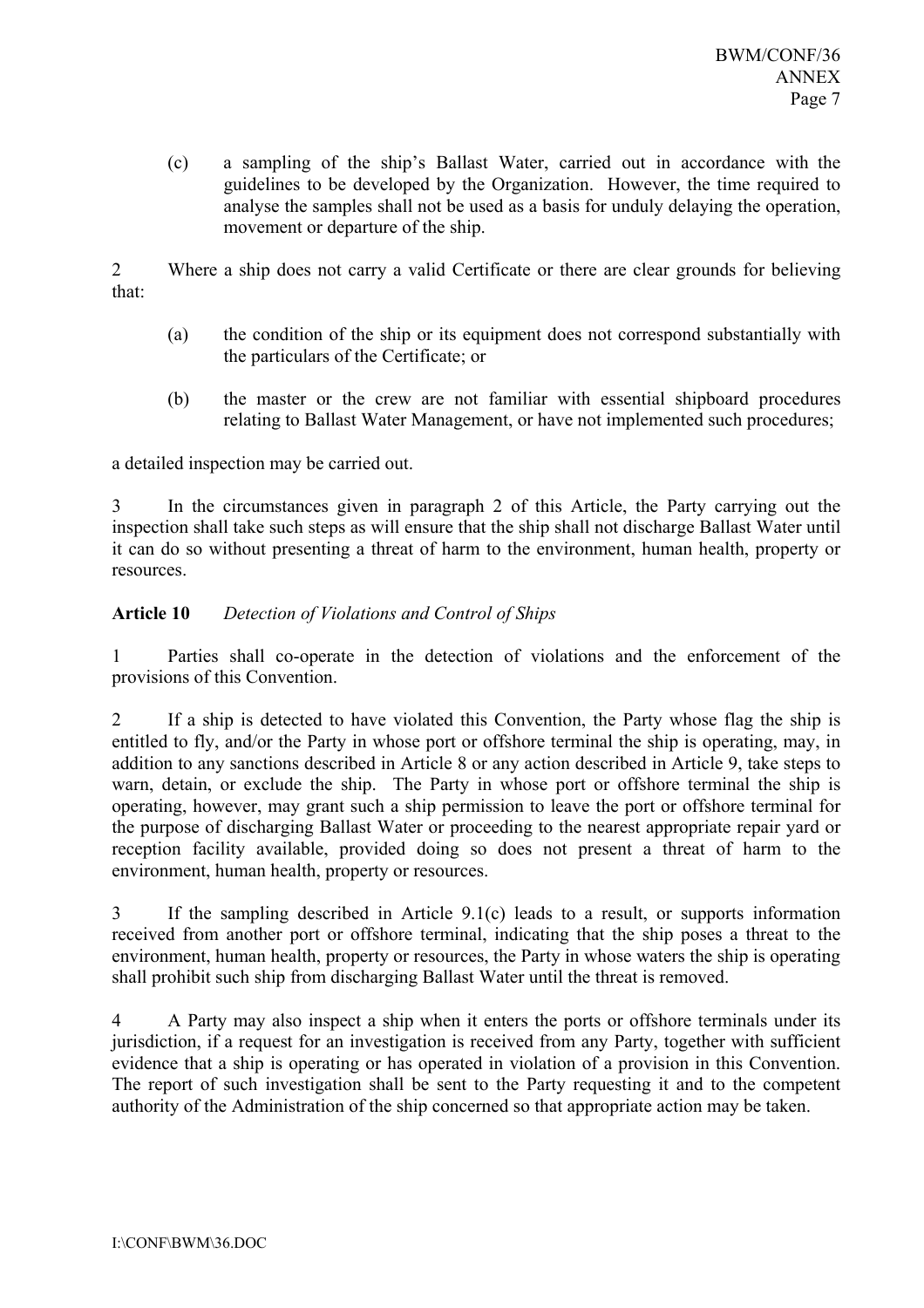## **Article 11** *Notification of Control Actions*

1 If an inspection conducted pursuant to Article 9 or 10 indicates a violation of this Convention, the ship shall be notified. A report shall be forwarded to the Administration, including any evidence of the violation.

2 In the event that any action is taken pursuant to Article 9.3, 10.2 or 10.3, the officer carrying out such action shall forthwith inform, in writing, the Administration of the ship concerned, or if this is not possible, the consul or diplomatic representative of the ship concerned, of all the circumstances in which the action was deemed necessary. In addition, the recognized organization responsible for the issue of certificates shall be notified.

3 The port State authority concerned shall, in addition to parties mentioned in paragraph 2, notify the next port of call of all relevant information about the violation, if it is unable to take action as specified in Article 9.3, 10.2 or 10.3 or if the ship has been allowed to proceed to the next port of call.

## **Article 12** *Undue Delay to Ships*

1 All possible efforts shall be made to avoid a ship being unduly detained or delayed under Article 7.2, 8, 9 or 10.

2 When a ship is unduly detained or delayed under Article 7.2, 8, 9 or 10, it shall be entitled to compensation for any loss or damage suffered.

## **Article 13** *Technical Assistance, Co-operation and Regional Co-operation*

1 Parties undertake, directly or through the Organization and other international bodies, as appropriate, in respect of the control and management of ships' Ballast Water and Sediments, to provide support for those Parties which request technical assistance:

- (a) to train personnel;
- (b) to ensure the availability of relevant technology, equipment and facilities;
- (c) to initiate joint research and development programmes; and
- (d) to undertake other action aimed at the effective implementation of this Convention and of guidance developed by the Organization related thereto.

2 Parties undertake to co-operate actively, subject to their national laws, regulations and policies, in the transfer of technology in respect of the control and management of ships' Ballast Water and Sediments.

3 In order to further the objectives of this Convention, Parties with common interests to protect the environment, human health, property and resources in a given geographical area, in particular, those Parties bordering enclosed and semi-enclosed seas, shall endeavour, taking into account characteristic regional features, to enhance regional co-operation, including through the conclusion of regional agreements consistent with this Convention. Parties shall seek to co-operate with the Parties to regional agreements to develop harmonized procedures.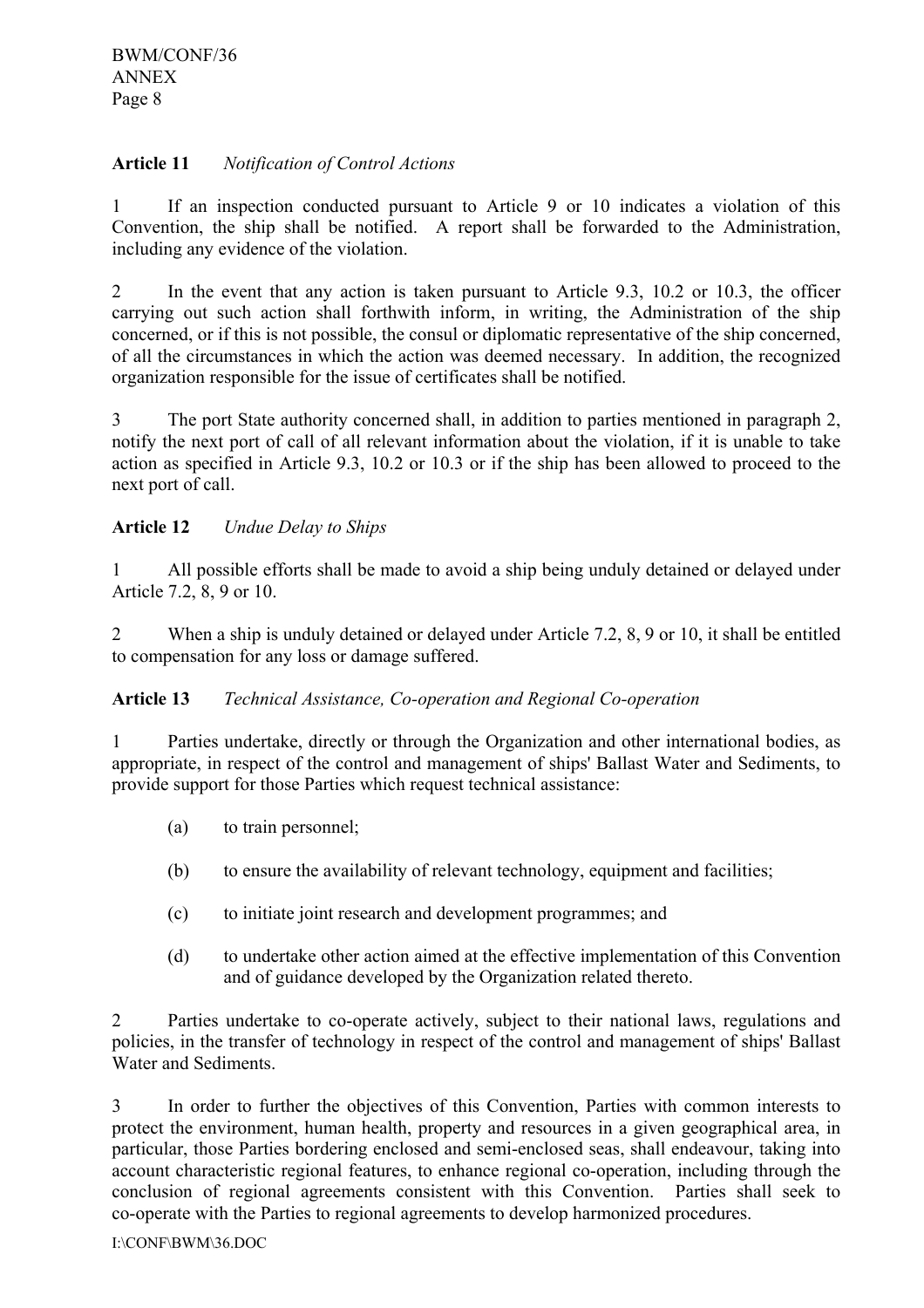#### **Article 14** *Communication of information*

1 Each Party shall report to the Organization and, where appropriate, make available to other Parties the following information:

- (a) any requirements and procedures relating to Ballast Water Management, including its laws, regulations, and guidelines for implementation of this Convention;
- (b) the availability and location of any reception facilities for the environmentally safe disposal of Ballast Water and Sediments; and
- (c) any requirements for information from a ship which is unable to comply with the provisions of this Convention for reasons specified in regulations A-3 and B-4 of the Annex.

2 The Organization shall notify Parties of the receipt of any communications under the present Article and circulate to all Parties any information communicated to it under subparagraphs 1(b) and (c) of this Article.

#### **Article 15** *Dispute Settlement*

Parties shall settle any dispute between them concerning the interpretation or application of this Convention by negotiation, enquiry, mediation, conciliation, arbitration, judicial settlement, resort to regional agencies or arrangements or other peaceful means of their own choice.

## **Article 16** *Relationship to International Law and Other Agreements*

Nothing in this Convention shall prejudice the rights and obligations of any State under customary international law as reflected in the United Nations Convention on the Law of the Sea.

#### **Article 17** *Signature, Ratification, Acceptance, Approval and Accession*

1 This Convention shall be open for signature by any State at the Headquarters of the Organization from 1 June 2004 to 31 May 2005 and shall thereafter remain open for accession by any State.

- 2 States may become Parties to the Convention by:
	- (a) signature not subject to ratification, acceptance, or approval; or
	- (b) signature subject to ratification, acceptance, or approval, followed by ratification, acceptance or approval; or
	- (c) accession.

3 Ratification, acceptance, approval or accession shall be effected by the deposit of an instrument to that effect with the Secretary-General.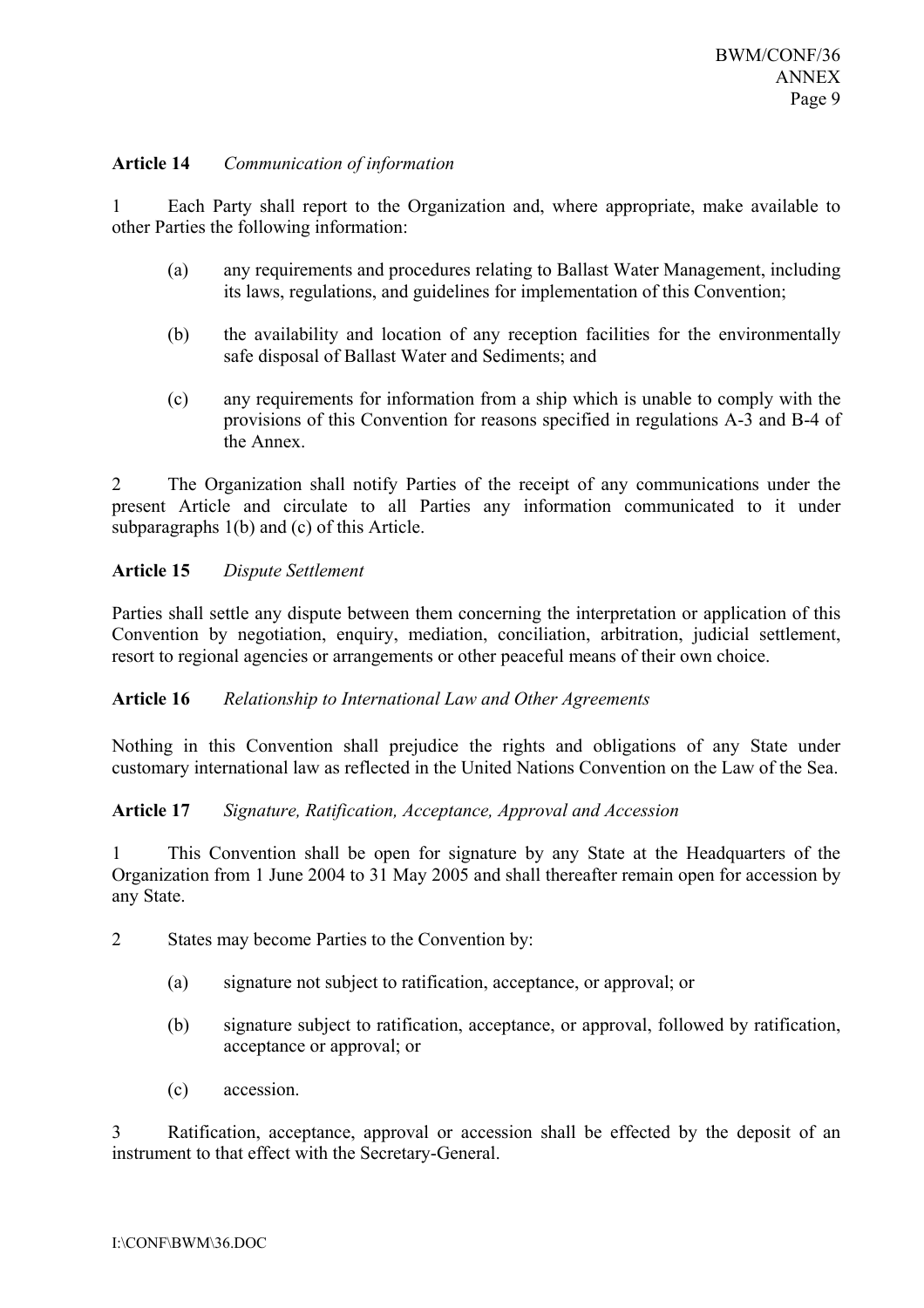4 If a State comprises two or more territorial units in which different systems of law are applicable in relation to matters dealt with in this Convention, it may at the time of signature, ratification, acceptance, approval, or accession declare that this Convention shall extend to all its territorial units or only to one or more of them and may modify this declaration by submitting another declaration at any time.

5 Any such declaration shall be notified to the Depositary in writing and shall state expressly the territorial unit or units to which this Convention applies.

## **Article 18** *Entry into Force*

1 This Convention shall enter into force twelve months after the date on which not less than thirty States, the combined merchant fleets of which constitute not less than thirty-five percent of the gross tonnage of the world's merchant shipping, have either signed it without reservation as to ratification, acceptance or approval, or have deposited the requisite instrument of ratification, acceptance, approval or accession in accordance with Article 17.

2 For States which have deposited an instrument of ratification, acceptance, approval or accession in respect of this Convention after the requirements for entry into force thereof have been met, but prior to the date of entry in force, the ratification, acceptance, approval or accession shall take effect on the date of entry into force of this Convention or three months after the date of deposit of instrument, whichever is the later date.

3 Any instrument of ratification, acceptance, approval or accession deposited after the date on which this Convention enters into force shall take effect three months after the date of deposit.

4 After the date on which an amendment to this Convention is deemed to have been accepted under Article 19, any instrument of ratification, acceptance, approval or accession deposited shall apply to this Convention as amended.

## **Article 19** *Amendments*

1 This Convention may be amended by either of the procedures specified in the following paragraphs.

- 2 Amendments after consideration within the Organization:
	- (a) Any Party may propose an amendment to this Convention. A proposed amendment shall be submitted to the Secretary-General, who shall then circulate it to the Parties and Members of the Organization at least six months prior to its consideration.
	- (b) An amendment proposed and circulated as above shall be referred to the Committee for consideration. Parties, whether or not Members of the Organization, shall be entitled to participate in the proceedings of the Committee for consideration and adoption of the amendment.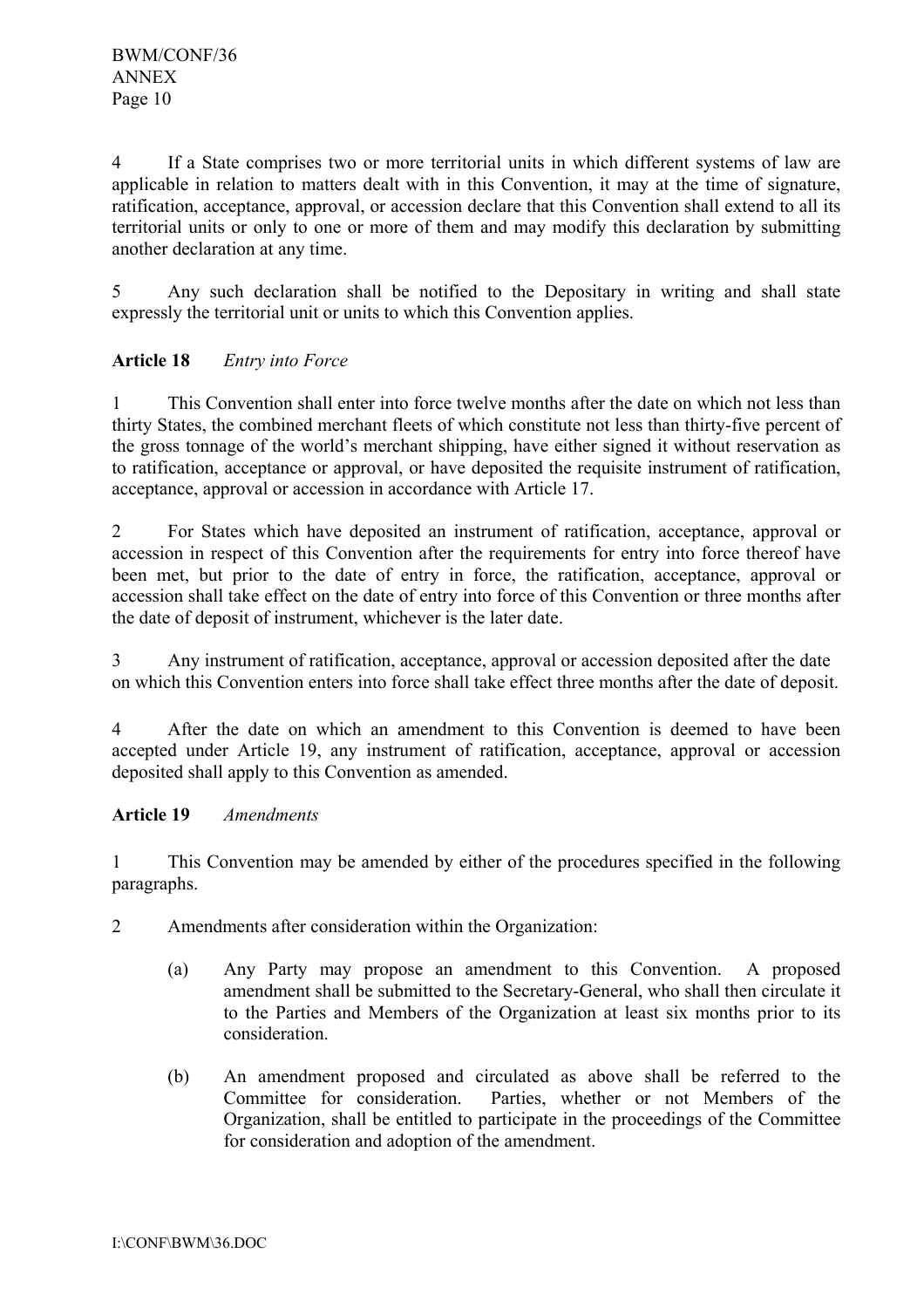- (c) Amendments shall be adopted by a two-thirds majority of the Parties present and voting in the Committee, on condition that at least one-third of the Parties shall be present at the time of voting.
- (d) Amendments adopted in accordance with subparagraph (c) shall be communicated by the Secretary-General to the Parties for acceptance.
- (e) An amendment shall be deemed to have been accepted in the following circumstances:
	- (i) An amendment to an article of this Convention shall be deemed to have been accepted on the date on which two-thirds of the Parties have notified the Secretary-General of their acceptance of it.
	- (ii) An amendment to the Annex shall be deemed to have been accepted at the end of twelve months after the date of adoption or such other date as determined by the Committee. However, if by that date more than one-third of the Parties notify the Secretary-General that they object to the amendment, it shall be deemed not to have been accepted.
- (f) An amendment shall enter into force under the following conditions:
	- (i) An amendment to an article of this Convention shall enter into force for those Parties that have declared that they have accepted it six months after the date on which it is deemed to have been accepted in accordance with subparagraph (e)(i).
	- (ii) An amendment to the Annex shall enter into force with respect to all Parties six months after the date on which it is deemed to have been accepted, except for any Party that has:
		- (1) notified its objection to the amendment in accordance with subparagraph (e)(ii) and that has not withdrawn such objection; or
		- (2) notified the Secretary-General, prior to the entry into force of such amendment, that the amendment shall enter into force for it only after a subsequent notification of its acceptance.
- (g) (i) A Party that has notified an objection under subparagraph  $(f)(ii)(1)$  may subsequently notify the Secretary-General that it accepts the amendment. Such amendment shall enter into force for such Party six months after the date of its notification of acceptance, or the date on which the amendment enters into force, whichever is the later date.
	- (ii) If a Party that has made a notification referred to in subparagraph  $(f)(ii)(2)$ notifies the Secretary-General of its acceptance with respect to an amendment, such amendment shall enter into force for such Party six months after the date of its notification of acceptance, or the date on which the amendment enters into force, whichever is the later date.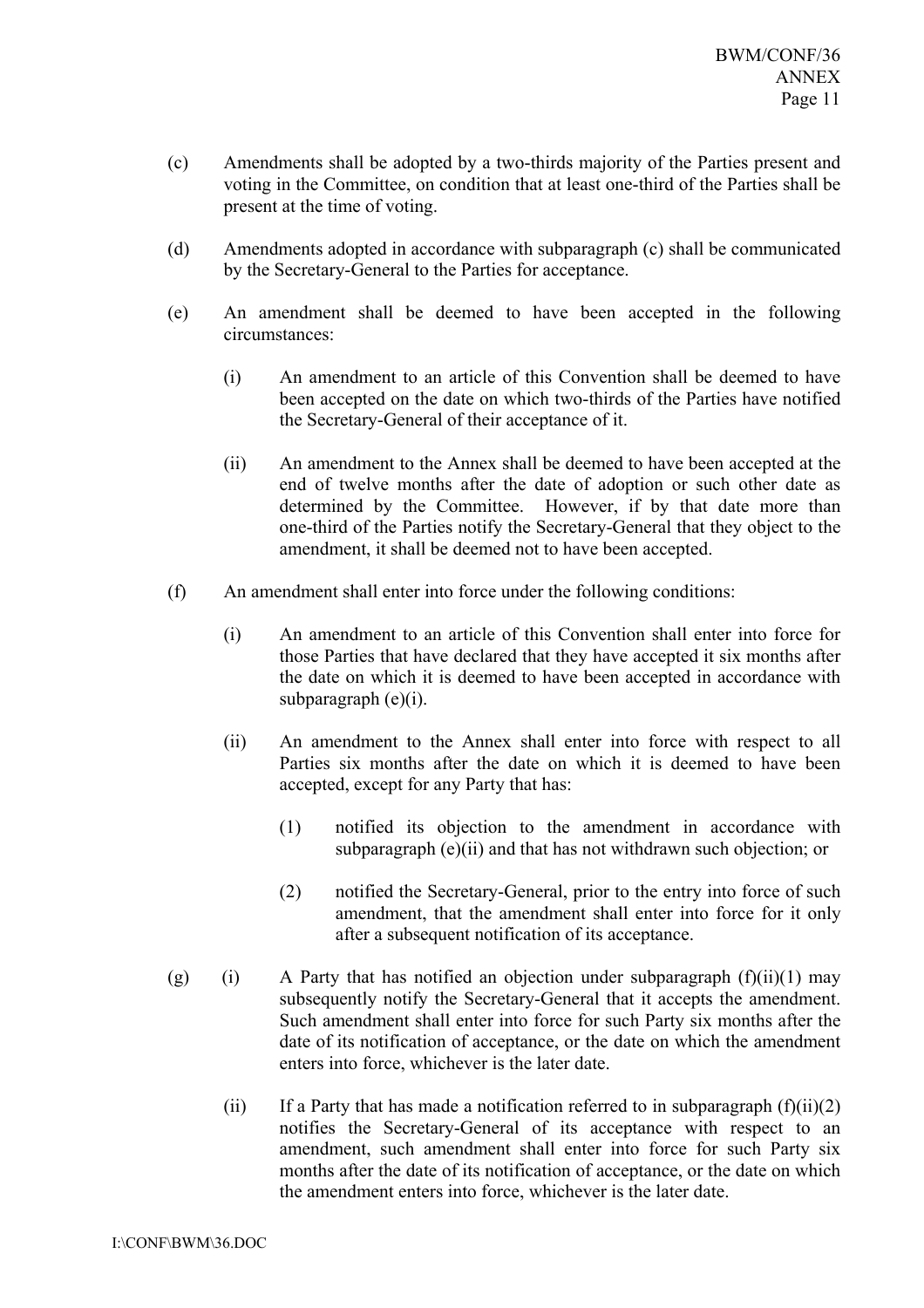- 3 Amendment by a Conference:
	- (a) Upon the request of a Party concurred in by at least one-third of the Parties, the Organization shall convene a Conference of Parties to consider amendments to this Convention.
	- (b) An amendment adopted by such a Conference by a two-thirds majority of the Parties present and voting shall be communicated by the Secretary-General to all Parties for acceptance.
	- (c) Unless the Conference decides otherwise, the amendment shall be deemed to have been accepted and shall enter into force in accordance with the procedures specified in paragraphs 2(e) and (f) respectively.

4 Any Party that has declined to accept an amendment to the Annex shall be treated as a non-Party only for the purpose of application of that amendment.

- 5 Any notification under this Article shall be made in writing to the Secretary-General.
- 6 The Secretary-General shall inform the Parties and Members of the Organization of:
	- (a) any amendment that enters into force and the date of its entry into force generally and for each Party; and
	- (b) any notification made under this Article.

**Article 20** *Denunciation* 

1 This Convention may be denounced by any Party at any time after the expiry of two years from the date on which this Convention enters into force for that Party.

2 Denunciation shall be effected by written notification to the Depositary, to take effect one year after receipt or such longer period as may be specified in that notification.

## **Article 21** *Depositary*

1 This Convention shall be deposited with the Secretary-General, who shall transmit certified copies of this Convention to all States which have signed this Convention or acceded thereto.

2 In addition to the functions specified elsewhere in this Convention, the Secretary-General shall:

- (a) inform all States that have signed this Convention, or acceded thereto, of:
	- (i) each new signature or deposit of an instrument of ratification, acceptance, approval or accession, together with the date thereof;
	- (ii) the date of entry into force of this Convention; and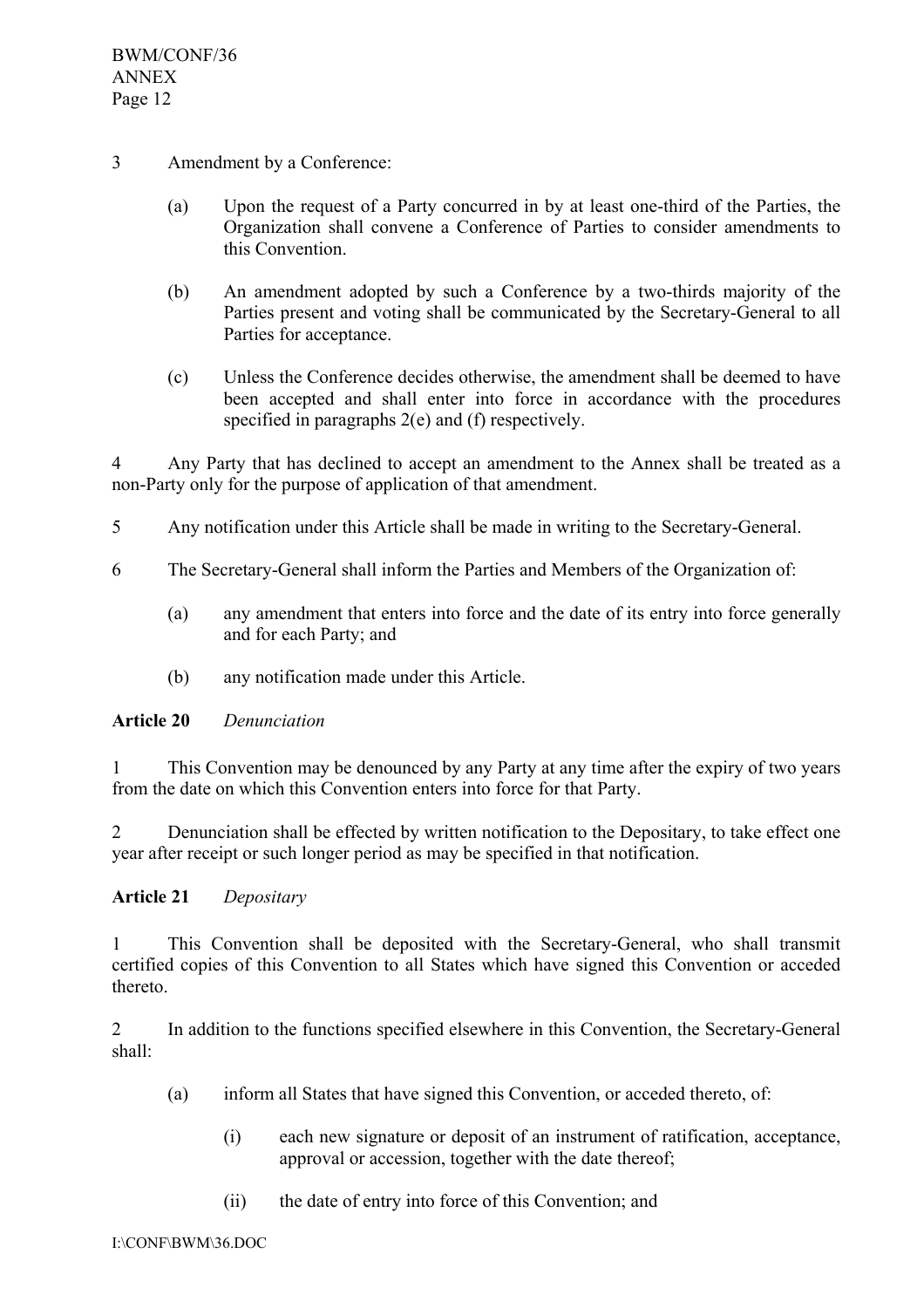- (iii) the deposit of any instrument of denunciation from the Convention, together with the date on which it was received and the date on which the denunciation takes effect; and
- (b) as soon as this Convention enters into force, transmit the text thereof to the Secretariat of the United Nations for registration and publication in accordance with Article 102 of the Charter of the United Nations.

#### **Article 22** *Languages*

This Convention is established in a single original in the Arabic, Chinese, English, French, Russian and Spanish languages, each text being equally authentic.

DONE AT LONDON this thirteenth day of February, two thousand and four.

IN WITNESS WHEREOF the undersigned, being duly authorised by their respective Governments for that purpose, have signed this Convention.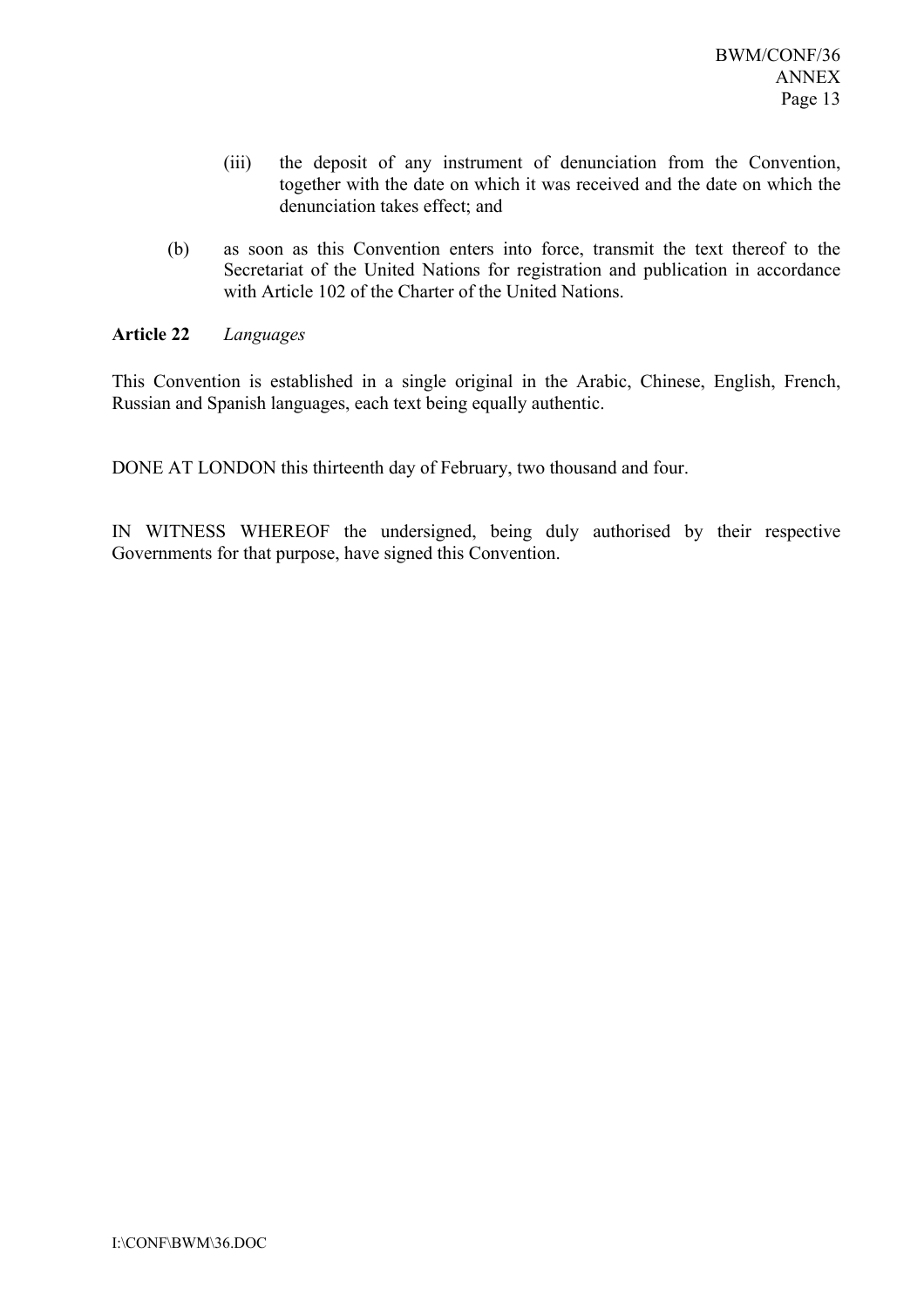#### ANNEX

## **REGULATIONS FOR THE CONTROL AND MANAGEMENT OF SHIPS' BALLAST WATER AND SEDIMENTS**

## **SECTION A - GENERAL PROVISIONS**

## **Regulation A-1** *Definitions*

For the purposes of this Annex:

<sup>1</sup> <sup>"Anniversary date" means the day and the month of each year corresponding to the date</sup> of expiry of the Certificate.

2 **Example 3 EXECUTE:** "Ballast Water Capacity" means the total volumetric capacity of any tanks, spaces or compartments on a ship used for carrying, loading or discharging Ballast Water, including any multi-use tank, space or compartment designed to allow carriage of Ballast Water.

3 —Company" means the owner of the ship or any other organization or person such as the manager, or the bareboat charterer, who has assumed the responsibility for operation of the ship from the owner of the ship and who on assuming such responsibility has agreed to take over all the duties and responsibilities imposed by the International Safety Management Code<sup>1</sup>.

4 —Constructed" in respect of a ship means a stage of construction where:

- .1 the keel is laid; or
- .2 construction identifiable with the specific ship begins;
- .3 assembly of the ship has commenced comprising at least 50 tonnes or 1 percent of the estimated mass of all structural material, whichever is less; or
- .4 the ship undergoes a major conversion.
- 5 "Major conversion" means a conversion of a ship:
	- .1 which changes its ballast water carrying capacity by 15 percent or greater, or
	- .2 which changes the ship type, or
	- .3 which, in the opinion of the Administration, is projected to prolong its life by ten years or more, or
	- .4 which results in modifications to its ballast water system other than component replacement-in-kind. Conversion of a ship to meet the provisions of regulation D-1 shall not be deemed to constitute a major conversion for the purpose of this Annex.

<sup>1</sup> Refer to the ISM Code adopted by the Organization by resolution A.741(18), as amended. I:\CONF\BWM\36.DOC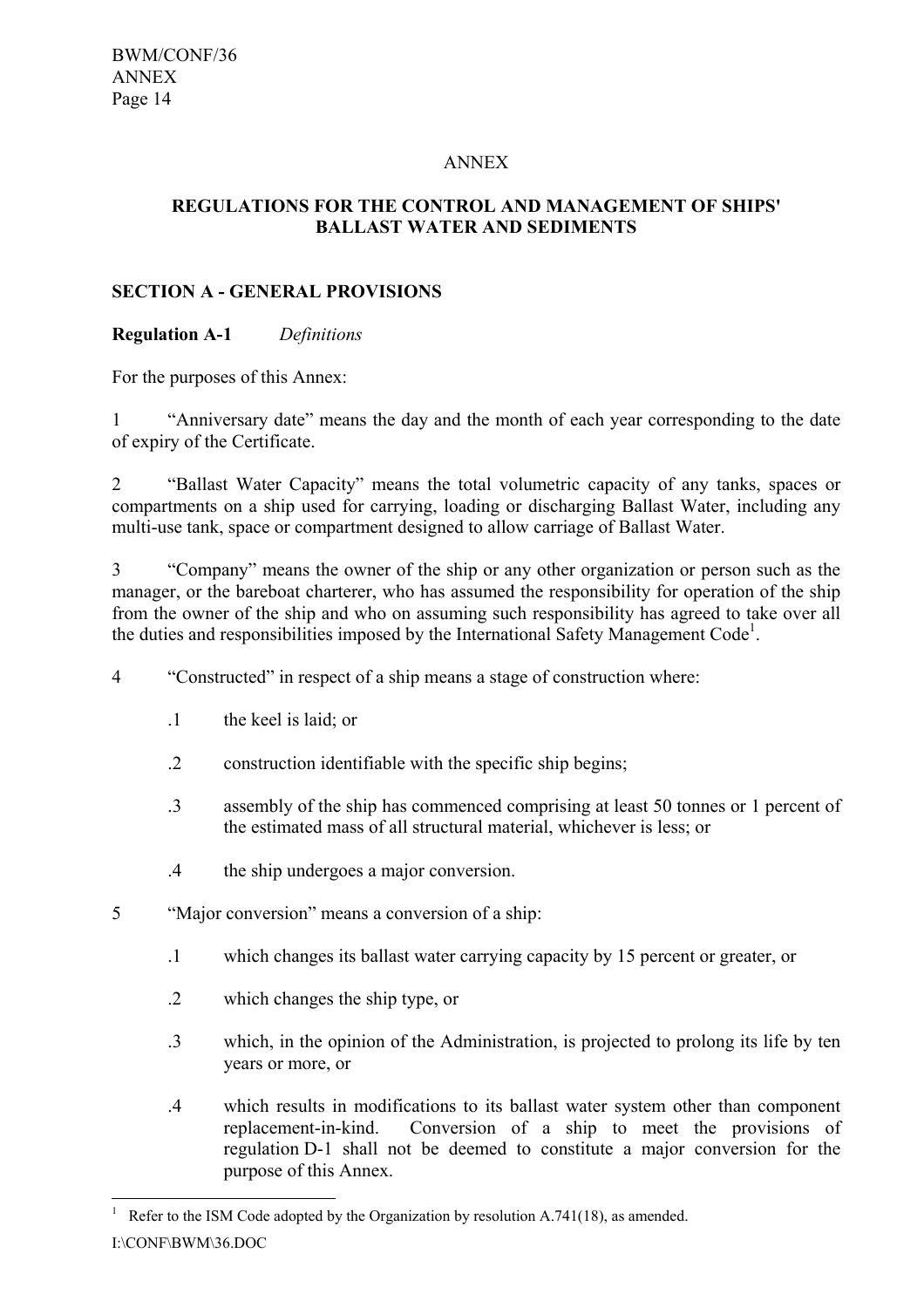6 —From the nearest land" means from the baseline from which the territorial sea of the territory in question is established in accordance with international law except that, for the purposes of the Convention, "from the nearest land" off the north-eastern coast of Australia shall mean from a line drawn from a point on the coast of Australia in

latitude 11°00´ S, longitude 142°08´ E to a point in latitude 10°35´ S, longitude 141°55´ E thence to a point latitude  $10^{\circ}00'$  S, longitude  $142^{\circ}00'$  E thence to a point latitude  $9^{\circ}10'$  S, longitude  $143^{\circ}52'$  E thence to a point latitude 9°00´ S, longitude 144°30´ E thence to a point latitude  $10^{\circ}41'$  S, longitude  $145^{\circ}00'$  E thence to a point latitude 13°00´ S, longitude 145°00´ E thence to a point latitude 15°00´ S, longitude 146°00´ E thence to a point latitude 17°30´ S, longitude 147°00´ E thence to a point latitude  $21^{\circ}00'$  S, longitude  $152^{\circ}55'$  E thence to a point latitude 24°30´ S, longitude 154°00´ E thence to a point on the coast of Australia in latitude 24°42´ S, longitude 153°15´ E.

7 —Active Substance" means a substance or organism, including a virus or a fungus, that has a general or specific action on or against Harmful Aquatic Organisms and Pathogens.

#### **Regulation A-2** *General Applicability*

Except where expressly provided otherwise, the discharge of Ballast Water shall only be conducted through Ballast Water Management in accordance with the provisions of this Annex.

#### **Regulation A-3** *Exceptions*

The requirements of regulation B-3, or any measures adopted by a Party pursuant to Article 2.3 and Section C, shall not apply to:

- 1 the uptake or discharge of Ballast Water and Sediments necessary for the purpose of ensuring the safety of a ship in emergency situations or saving life at sea; or
- 2 the accidental discharge or ingress of Ballast Water and Sediments resulting from damage to a ship or its equipment:
	- .1 provided that all reasonable precautions have been taken before and after the occurrence of the damage or discovery of the damage or discharge for the purpose of preventing or minimizing the discharge; and
	- .2 unless the owner, Company or officer in charge wilfully or recklessly caused damage; or
- 3 the uptake and discharge of Ballast Water and Sediments when being used for the purpose of avoiding or minimizing pollution incidents from the ship; or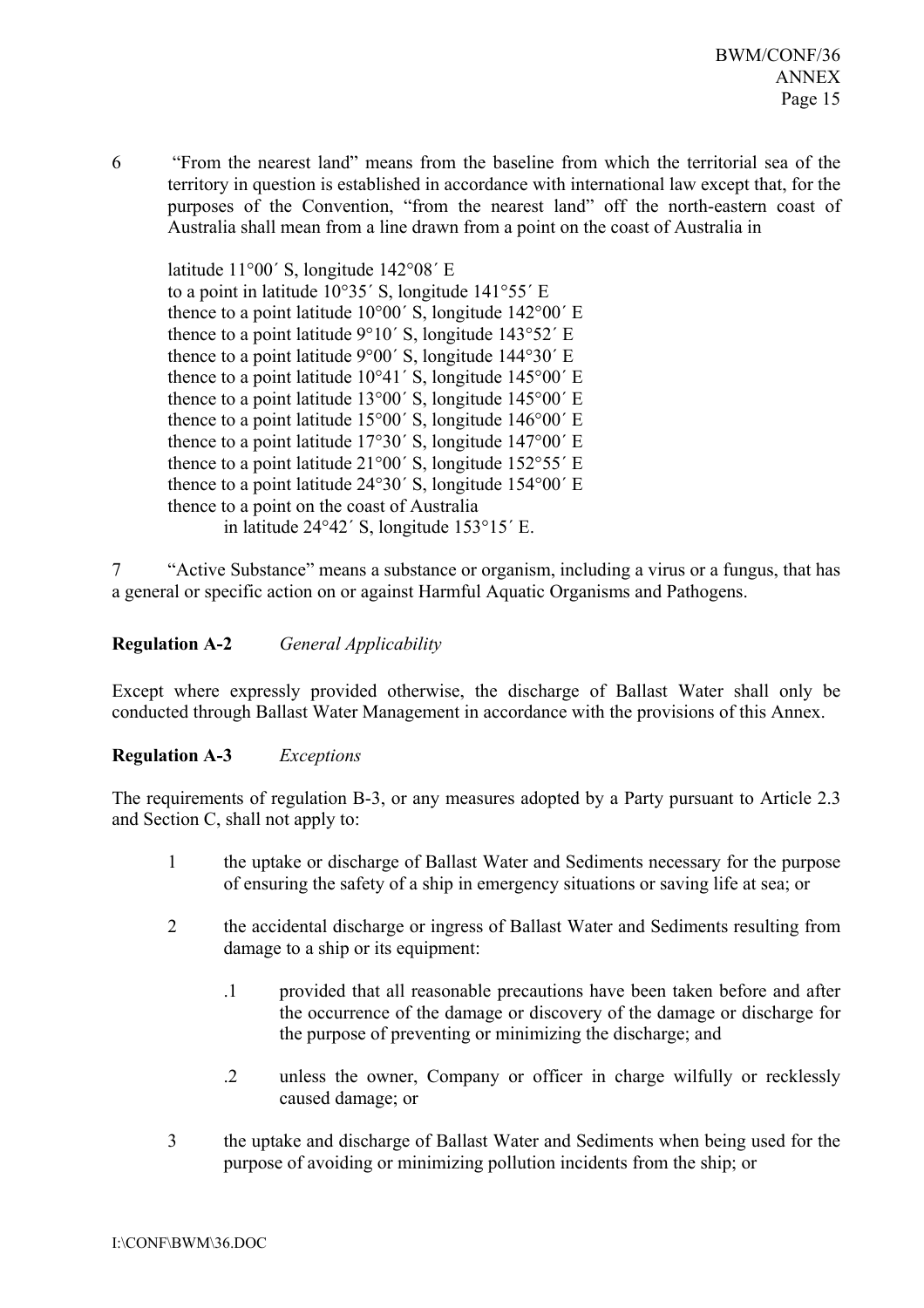- 4 the uptake and subsequent discharge on the high seas of the same Ballast Water and Sediments; or
- 5 the discharge of Ballast Water and Sediments from a ship at the same location where the whole of that Ballast Water and those Sediments originated and provided that no mixing with unmanaged Ballast Water and Sediments from other areas has occurred. If mixing has occurred, the Ballast Water taken from other areas is subject to Ballast Water Management in accordance with this Annex.

#### **Regulation A-4** *Exemptions*

1 A Party or Parties, in waters under their jurisdiction, may grant exemptions to any requirements to apply regulations B-3 or C-1, in addition to those exemptions contained elsewhere in this Convention, but only when they are:

- .1 granted to a ship or ships on a voyage or voyages between specified ports or locations; or to a ship which operates exclusively between specified ports or locations:
- .2 effective for a period of no more than five years subject to intermediate review;
- .3 granted to ships that do not mix Ballast Water or Sediments other than between the ports or locations specified in paragraph 1.1; and
- .4 granted based on the Guidelines on risk assessment developed by the Organization.

2 Exemptions granted pursuant to paragraph 1 shall not be effective until after communication to the Organization and circulation of relevant information to the Parties.

3 Any exemptions granted under this regulation shall not impair or damage the environment, human health, property or resources of adjacent or other States. Any State that the Party determines may be adversely affected shall be consulted, with a view to resolving any identified concerns.

4 Any exemptions granted under this regulation shall be recorded in the Ballast Water record book.

## **Regulation A-5** *Equivalent compliance*

Equivalent compliance with this Annex for pleasure craft used solely for recreation or competition or craft used primarily for search and rescue, less than 50 metres in length overall, and with a maximum Ballast Water capacity of 8 cubic metres, shall be determined by the Administration taking into account Guidelines developed by the Organization.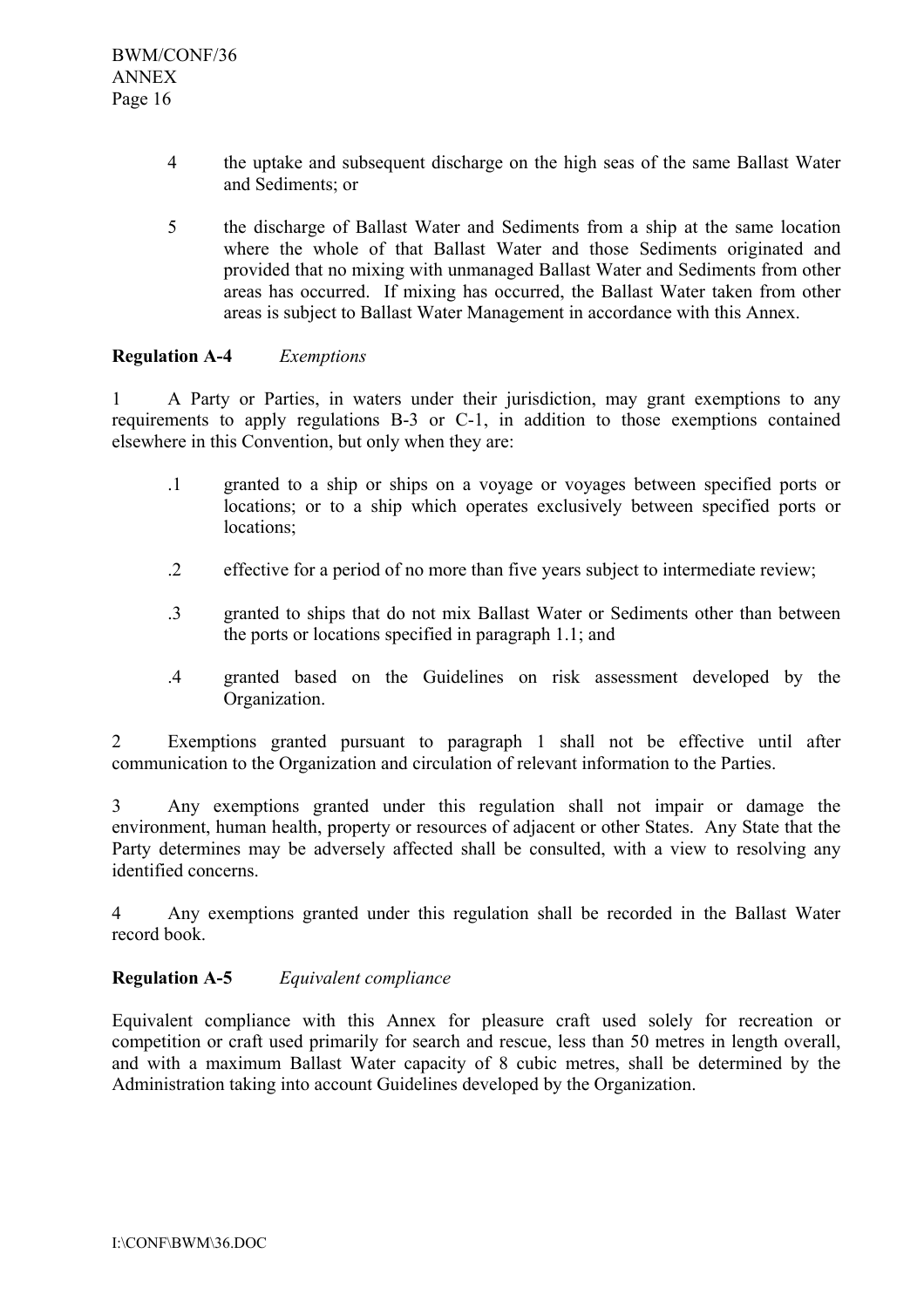#### **SECTION B – MANAGEMENT AND CONTROL REQUIREMENTS FOR SHIPS**

#### **Regulation B-1** *Ballast Water Management Plan*

Each ship shall have on board and implement a Ballast Water Management plan. Such a plan shall be approved by the Administration taking into account Guidelines developed by the Organization. The Ballast Water Management plan shall be specific to each ship and shall at least:

- 1 detail safety procedures for the ship and the crew associated with Ballast Water Management as required by this Convention:
- 2 provide a detailed description of the actions to be taken to implement the Ballast Water Management requirements and supplemental Ballast Water Management practices as set forth in this Convention;
- 3 detail the procedures for the disposal of Sediments:
	- .1 at sea; and
	- .2 to shore;
- 4 include the procedures for coordinating shipboard Ballast Water Management that involves discharge to the sea with the authorities of the State into whose waters such discharge will take place;
- 5 designate the officer on board in charge of ensuring that the plan is properly implemented;
- 6 contain the reporting requirements for ships provided for under this Convention; and
- 7 be written in the working language of the ship. If the language used is not English, French or Spanish, a translation into one of these languages shall be included.

#### **Regulation B-2** *Ballast Water Record Book*

1 Each ship shall have on board a Ballast Water record book that may be an electronic record system, or that may be integrated into another record book or system and, which shall at least contain the information specified in Appendix II.

2 Ballast Water record book entries shall be maintained on board the ship for a minimum period of two years after the last entry has been made and thereafter in the Company's control for a minimum period of three years.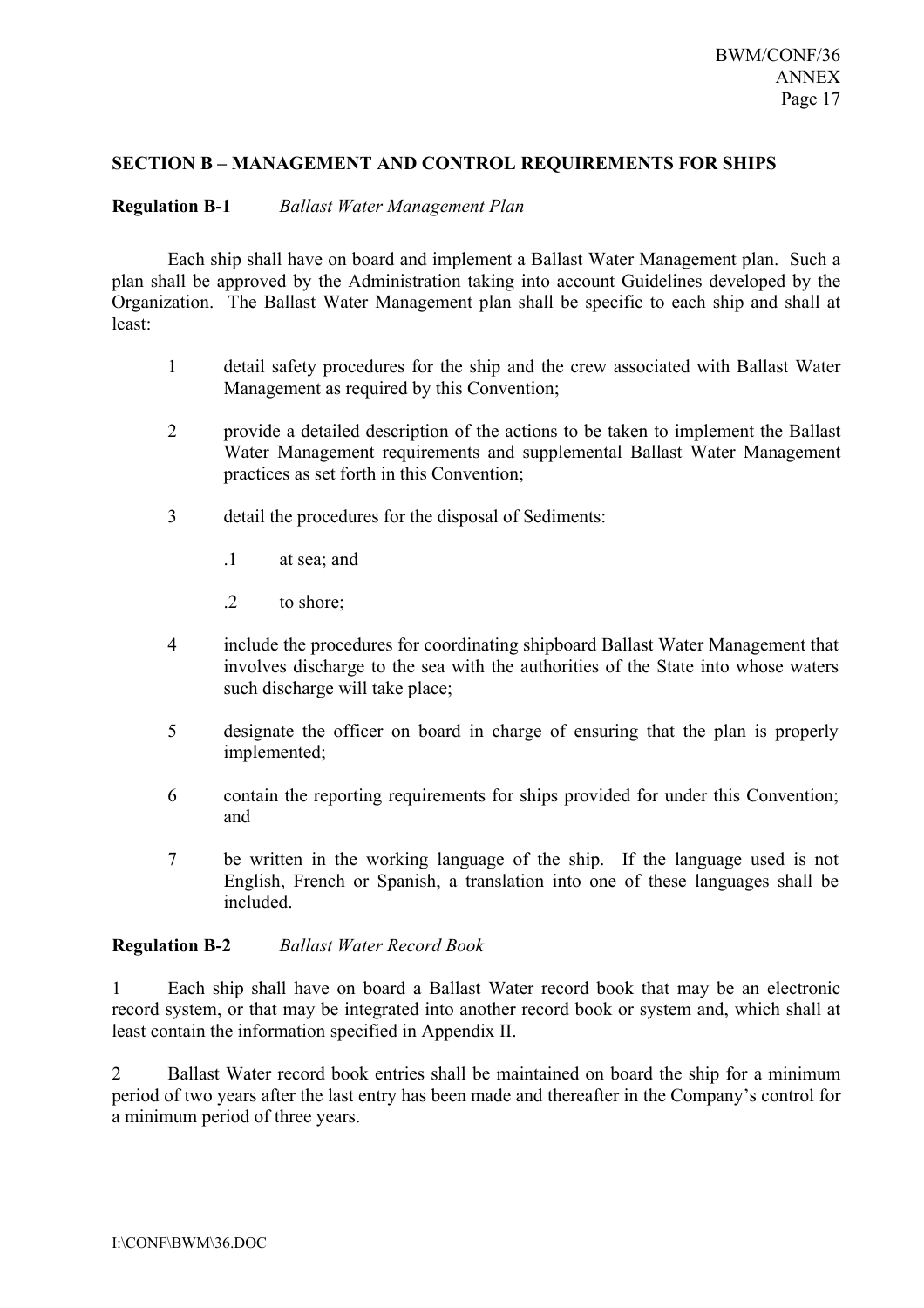3 In the event of the discharge of Ballast Water pursuant to regulations A-3, A-4 or B-3.6 or in the event of other accidental or exceptional discharge of Ballast Water not otherwise exempted by this Convention, an entry shall be made in the Ballast Water record book describing the circumstances of, and the reason for, the discharge.

4 The Ballast Water record book shall be kept readily available for inspection at all reasonable times and, in the case of an unmanned ship under tow, may be kept on the towing ship.

5 Each operation concerning Ballast Water shall be fully recorded without delay in the Ballast Water record book. Each entry shall be signed by the officer in charge of the operation concerned and each completed page shall be signed by the master. The entries in the Ballast Water record book shall be in a working language of the ship. If that language is not English, French or Spanish the entries shall contain a translation into one of those languages. When entries in an official national language of the State whose flag the ship is entitled to fly are also used, these shall prevail in case of a dispute or discrepancy.

6 Officers duly authorized by a Party may inspect the Ballast Water record book on board any ship to which this regulation applies while the ship is in its port or offshore terminal, and may make a copy of any entry, and require the master to certify that the copy is a true copy. Any copy so certified shall be admissible in any judicial proceeding as evidence of the facts stated in the entry. The inspection of a Ballast Water record book and the taking of a certified copy shall be performed as expeditiously as possible without causing the ship to be unduly delayed.

## **Regulation B-3** *Ballast Water Management for Ships*

1 A ship constructed before 2009:

- .1 with a Ballast Water Capacity of between 1,500 and 5,000 cubic metres, inclusive, shall conduct Ballast Water Management that at least meets the standard described in regulation D-1 or regulation D-2 until 2014, after which time it shall at least meet the standard described in regulation D-2;
- .2 with a Ballast Water Capacity of less than 1,500 or greater than 5,000 cubic metres shall conduct Ballast Water Management that at least meets the standard described in regulation D-1 or regulation D-2 until 2016, after which time it shall at least meet the standard described in regulation D-2.

2 A ship to which paragraph 1 applies shall comply with paragraph 1 not later than the first intermediate or renewal survey, whichever occurs first, after the anniversary date of delivery of the ship in the year of compliance with the standard applicable to the ship.

3 A ship constructed in or after 2009 with a Ballast Water Capacity of less than 5,000 cubic metres shall conduct Ballast Water Management that at least meets the standard described in regulation D-2.

4 A ship constructed in or after 2009, but before 2012, with a Ballast Water Capacity of 5,000 cubic metres or more shall conduct Ballast Water Management in accordance with paragraph 1.2.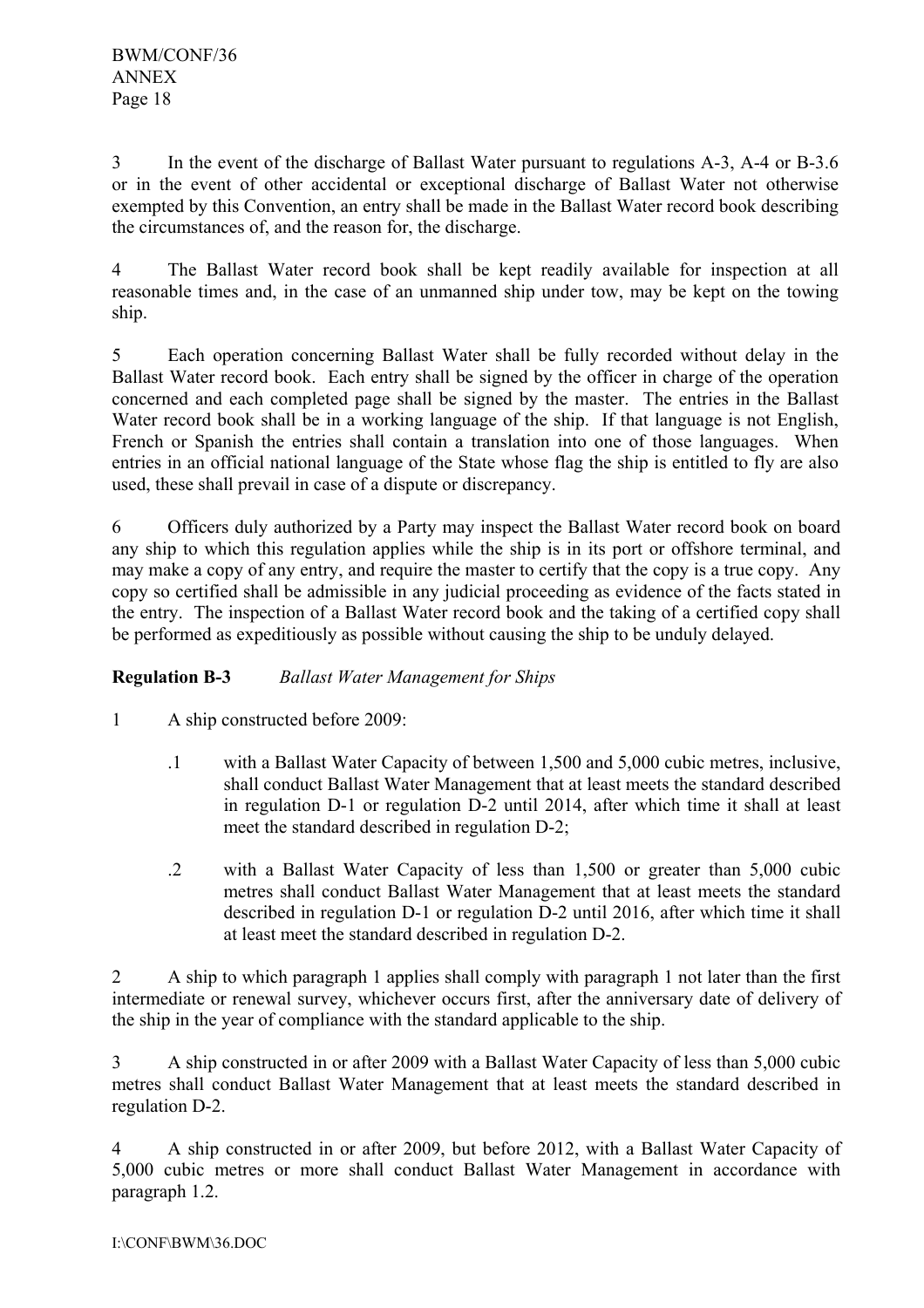5 A ship constructed in or after 2012 with a Ballast Water Capacity of 5000 cubic metres or more shall conduct Ballast Water Management that at least meets the standard described in regulation D-2.

6 The requirements of this regulation do not apply to ships that discharge Ballast Water to a reception facility designed taking into account the Guidelines developed by the Organization for such facilities.

7 Other methods of Ballast Water Management may also be accepted as alternatives to the requirements described in paragraphs 1 to 5, provided that such methods ensure at least the same level of protection to the environment, human health, property or resources, and are approved in principle by the Committee.

#### **Regulation B-4** *Ballast Water Exchange*

- 1 A ship conducting Ballast Water exchange to meet the standard in regulation D-1 shall:
	- .1 whenever possible, conduct such Ballast Water exchange at least 200 nautical miles from the nearest land and in water at least 200 metres in depth, taking into account the Guidelines developed by the Organization;
	- .2 in cases where the ship is unable to conduct Ballast Water exchange in accordance with paragraph 1.1, such Ballast Water exchange shall be conducted taking into account the Guidelines described in paragraph 1.1 and as far from the nearest land as possible, and in all cases at least 50 nautical miles from the nearest land and in water at least 200 metres in depth.

2 In sea areas where the distance from the nearest land or the depth does not meet the parameters described in paragraph 1.1 or 1.2, the port State may designate areas, in consultation with adjacent or other States, as appropriate, where a ship may conduct Ballast Water exchange, taking into account the Guidelines described in paragraph 1.1.

3 A ship shall not be required to deviate from its intended voyage, or delay the voyage, in order to comply with any particular requirement of paragraph 1.

4 A ship conducting Ballast Water exchange shall not be required to comply with paragraphs 1 or 2, as appropriate, if the master reasonably decides that such exchange would threaten the safety or stability of the ship, its crew, or its passengers because of adverse weather, ship design or stress, equipment failure, or any other extraordinary condition.

5 When a ship is required to conduct Ballast Water exchange and does not do so in accordance with this regulation, the reasons shall be entered in the Ballast Water record book.

## **Regulation B-5** *Sediment Management for Ships*

1 All ships shall remove and dispose of Sediments from spaces designated to carry Ballast Water in accordance with the provisions of the ship's Ballast Water Management plan.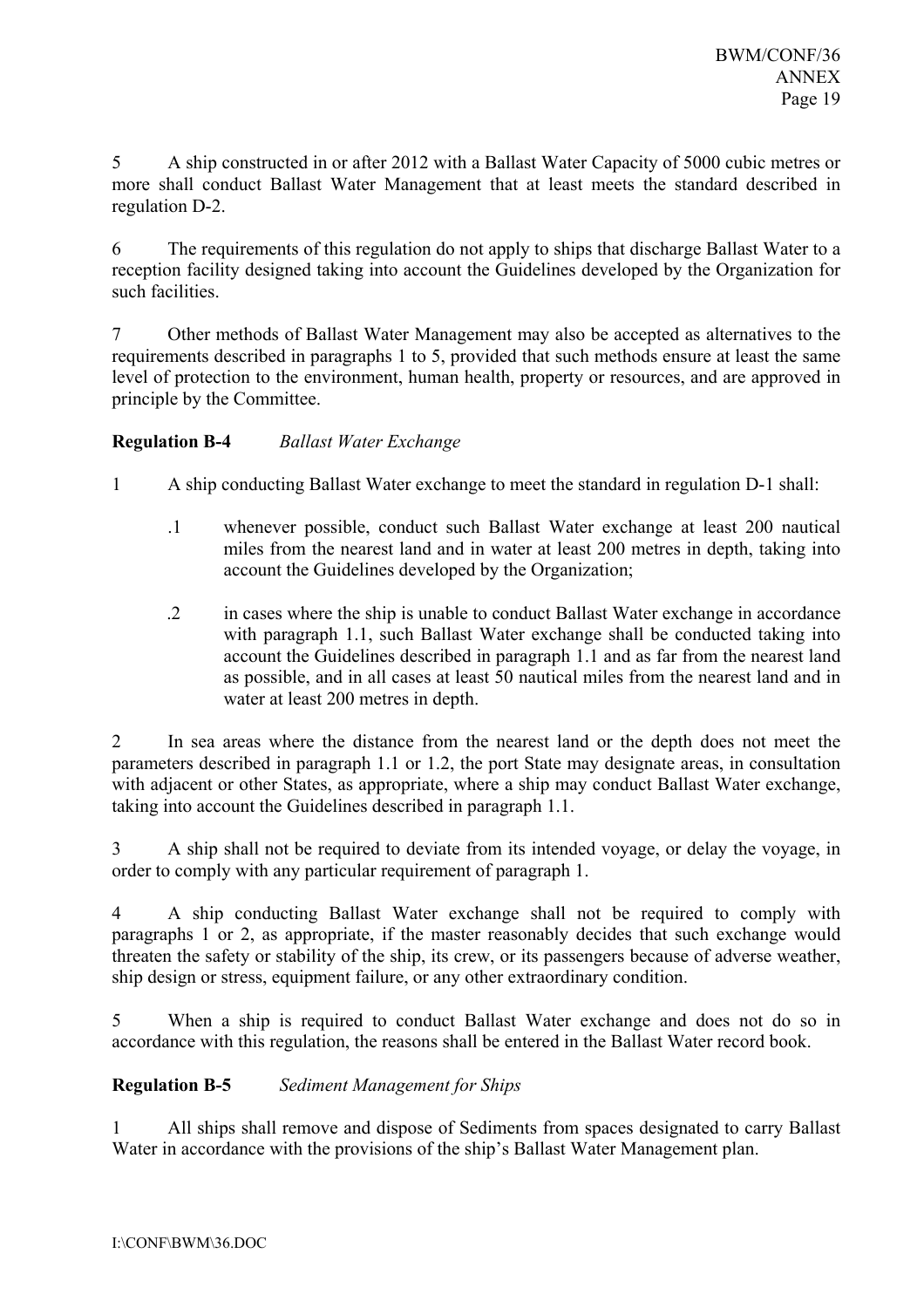2 Ships described in regulation B-3.3 to B-3.5 should, without compromising safety or operational efficiency, be designed and constructed with a view to minimize the uptake and undesirable entrapment of Sediments, facilitate removal of Sediments, and provide safe access to allow for Sediment removal and sampling, taking into account guidelines developed by the Organization. Ships described in regulation B-3.1 should, to the extent practicable, comply with this paragraph.

## **Regulation B-6** *Duties of Officers and Crew*

Officers and crew shall be familiar with their duties in the implementation of Ballast Water Management particular to the ship on which they serve and shall, appropriate to their duties, be familiar with the ship's Ballast Water Management plan.

## **SECTION C - SPECIAL REQUIREMENTS IN CERTAIN AREAS**

## **Regulation C-1** *Additional Measures*

1 If a Party, individually or jointly with other Parties, determines that measures in addition to those in Section B are necessary to prevent, reduce, or eliminate the transfer of Harmful Aquatic Organisms and Pathogens through ships' Ballast Water and Sediments, such Party or Parties may, consistent with international law, require ships to meet a specified standard or requirement.

2 Prior to establishing standards or requirements under paragraph 1, a Party or Parties should consult with adjacent or other States that may be affected by such standards or requirements.

3 A Party or Parties intending to introduce additional measures in accordance with paragraph 1 shall:

- .1 take into account the Guidelines developed by the Organization.
- .2 communicate their intention to establish additional measure(s) to the Organization at least 6 months, except in emergency or epidemic situations, prior to the projected date of implementation of the measure(s). Such communication shall include:
	- .1 the precise co-ordinates where additional measure(s) is/are applicable;
	- .2 the need and reasoning for the application of the additional measure(s), including, whenever possible, benefits;
	- .3 a description of the additional measure(s); and
	- .4 any arrangements that may be provided to facilitate ships' compliance with the additional measure(s).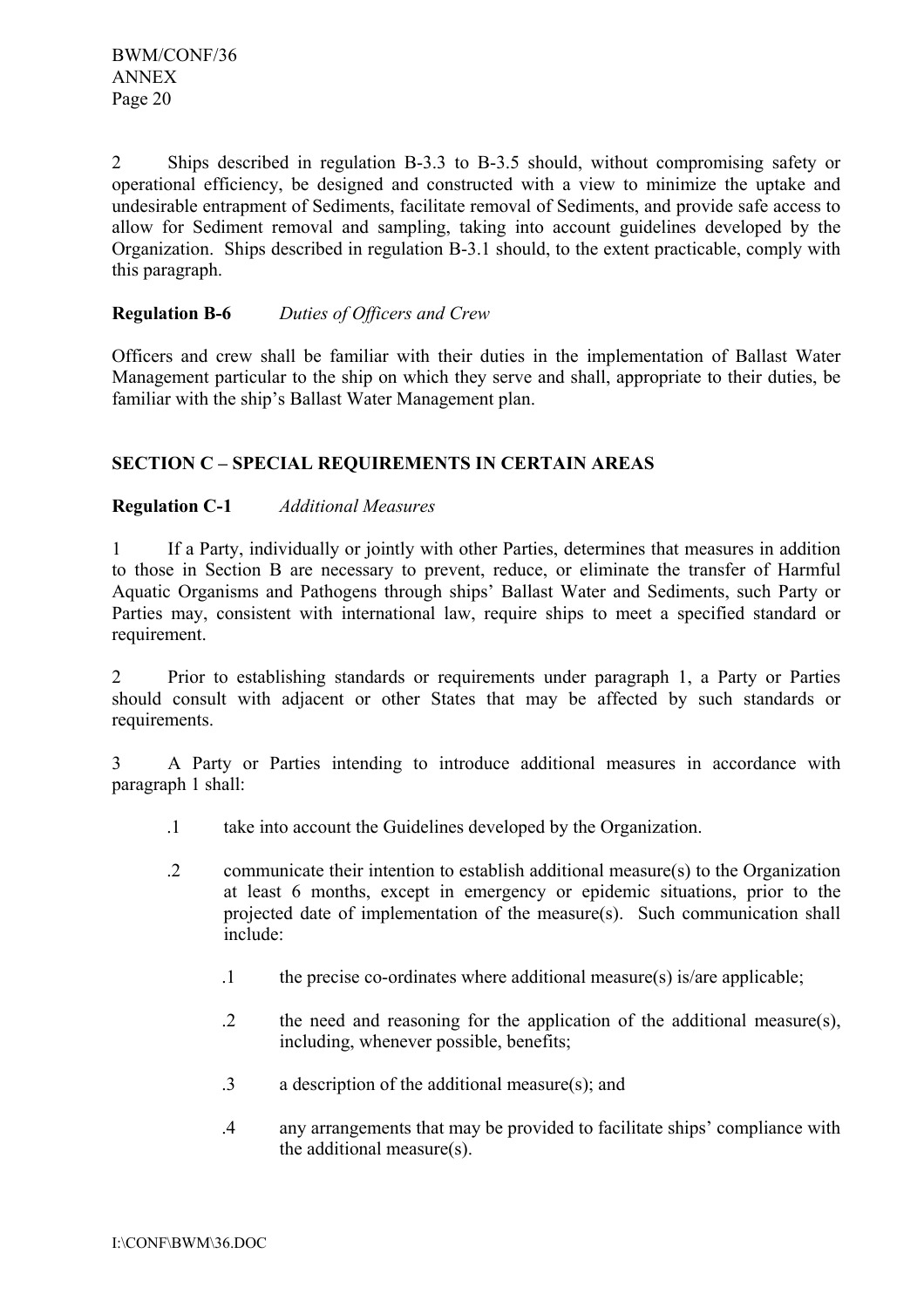. 3 to the extent required by customary international law as reflected in the United Nations Convention on the Law of the Sea, as appropriate, obtain the approval of the Organization.

4 A Party or Parties, in introducing such additional measures, shall endeavour to make available all appropriate services, which may include but are not limited to notification to mariners of areas, available and alternative routes or ports, as far as practicable, in order to ease the burden on the ship.

5 Any additional measures adopted by a Party or Parties shall not compromise the safety and security of the ship and in any circumstances not conflict with any other convention with which the ship must comply.

6 A Party or Parties introducing additional measures may waive these measures for a period of time or in specific circumstances as they deem fit.

**Regulation C-2** *Warnings Concerning Ballast Water Uptake in Certain Areas and Related Flag State Measures* 

1 A Party shall endeavour to notify mariners of areas under their jurisdiction where ships should not uptake Ballast Water due to known conditions. The Party shall include in such notices the precise coordinates of the area or areas, and, where possible, the location of any alternative area or areas for the uptake of Ballast Water. Warnings may be issued for areas:

- .1 known to contain outbreaks, infestations, or populations of Harmful Aquatic Organisms and Pathogens (e.g., toxic algal blooms) which are likely to be of relevance to Ballast Water uptake or discharge;
- .2 near sewage outfalls; or
- .3 where tidal flushing is poor or times during which a tidal stream is known to be more turbid.

2 In addition to notifying mariners of areas in accordance with the provisions of paragraph 1, a Party shall notify the Organization and any potentially affected coastal States of any areas identified in paragraph 1 and the time period such warning is likely to be in effect. The notice to the Organization and any potentially affected coastal States shall include the precise coordinates of the area or areas, and, where possible, the location of any alternative area or areas for the uptake of Ballast Water. The notice shall include advice to ships needing to uptake Ballast Water in the area, describing arrangements made for alternative supplies. The Party shall also notify mariners, the Organization, and any potentially affected coastal States when a given warning is no longer applicable.

# **Regulation C-3** *Communication of Information*

The Organization shall make available, through any appropriate means, information communicated to it under regulations C-1 and C-2.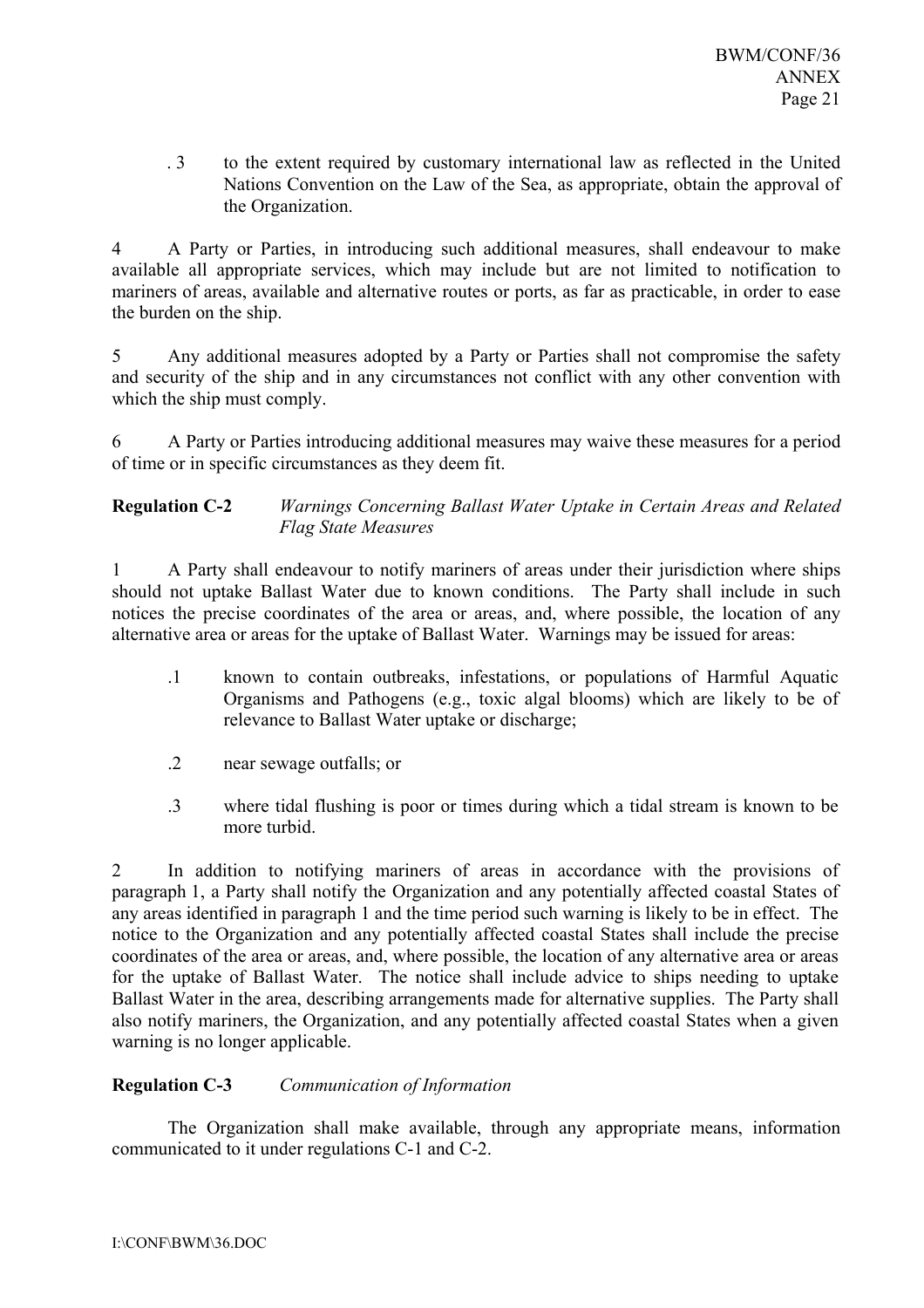## **SECTION D - STANDARDS FOR BALLAST WATER MANAGEMENT**

## **Regulation D-1** *Ballast Water Exchange Standard*

1 Ships performing Ballast Water exchange in accordance with this regulation shall do so with an efficiency of at least 95 percent volumetric exchange of Ballast Water.

2 For ships exchanging Ballast Water by the pumping-through method, pumping through three times the volume of each Ballast Water tank shall be considered to meet the standard described in paragraph 1. Pumping through less than three times the volume may be accepted provided the ship can demonstrate that at least 95 percent volumetric exchange is met.

## **Regulation D-2** *Ballast Water Performance Standard*

1 Ships conducting Ballast Water Management in accordance with this regulation shall discharge less than 10 viable organisms per cubic metre greater than or equal to 50 micrometres in minimum dimension and less than 10 viable organisms per millilitre less than 50 micrometres in minimum dimension and greater than or equal to 10 micrometres in minimum dimension; and discharge of the indicator microbes shall not exceed the specified concentrations described in paragraph 2.

2 Indicator microbes, as a human health standard, shall include:

- .1 Toxicogenic *Vibrio cholerae* (O1 and O139) with less than 1 colony forming unit (cfu) per 100 millilitres or less than 1 cfu per 1 gram (wet weight) zooplankton samples ;
- .2 *Escherichia coli* less than 250 cfu per 100 millilitres;
- .3 Intestinal Enterococci less than 100 cfu per 100 milliliters.

## **Regulation D-3** *Approval requirements for Ballast Water Management systems*

1 Except as specified in paragraph 2, Ballast Water Management systems used to comply with this Convention must be approved by the Administration taking into account Guidelines developed by the Organization.

2 Ballast Water Management systems which make use of Active Substances or preparations containing one or more Active Substances to comply with this Convention shall be approved by the Organization, based on a procedure developed by the Organization. This procedure shall describe the approval and withdrawal of approval of Active Substances and their proposed manner of application. At withdrawal of approval, the use of the relevant Active Substance or Substances shall be prohibited within 1 year after the date of such withdrawal.

3 Ballast Water Management systems used to comply with this Convention must be safe in terms of the ship, its equipment and the crew.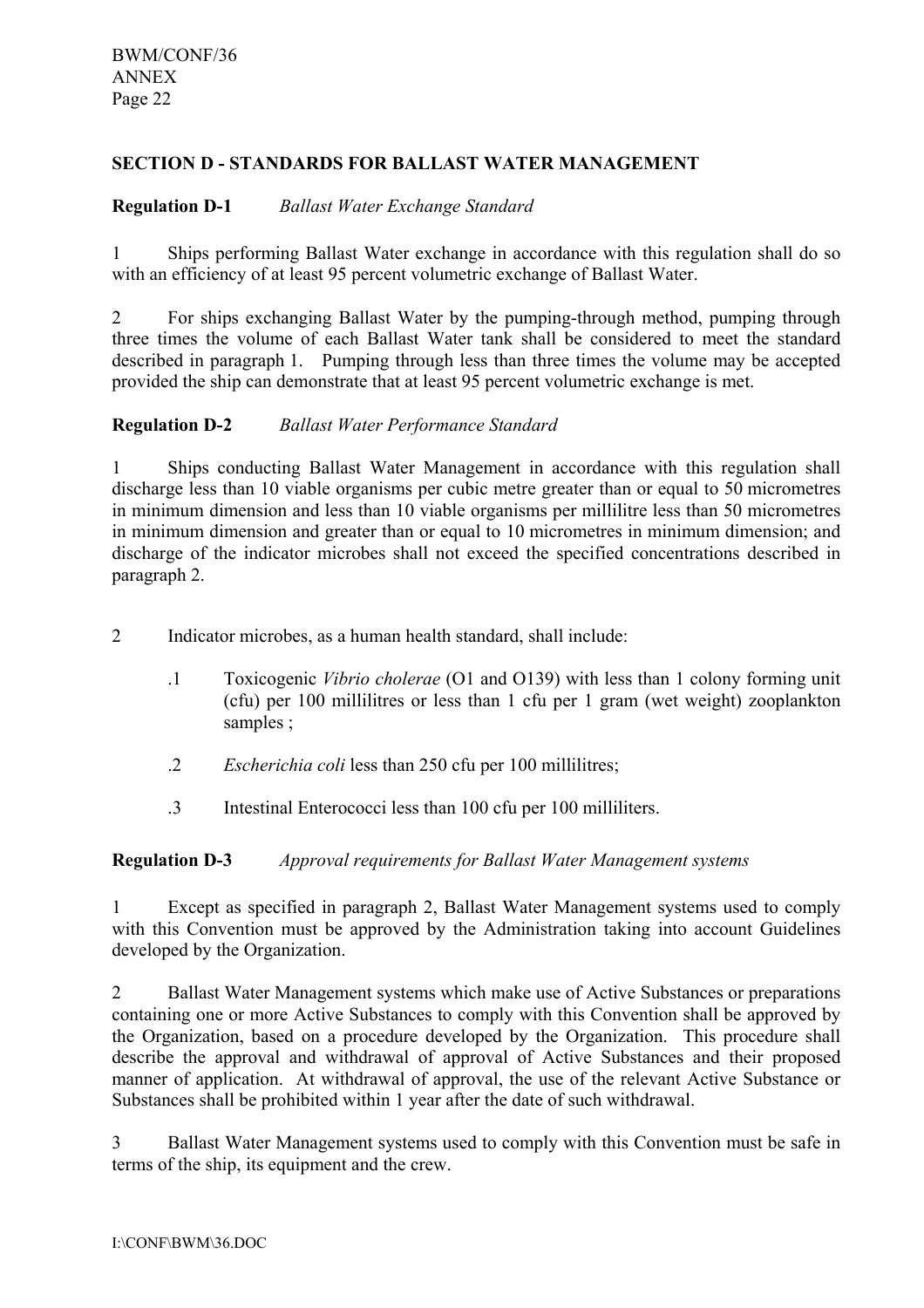## **Regulation D-4** Prototype Ballast Water Treatment Technologies

1 For any ship that, prior to the date that the standard in regulation D-2 would otherwise become effective for it, participates in a programme approved by the Administration to test and evaluate promising Ballast Water treatment technologies, the standard in regulation D-2 shall not apply to that ship until five years from the date on which the ship would otherwise be required to comply with such standard.

2 For any ship that, after the date on which the standard in regulation D-2 has become effective for it, participates in a programme approved by the Administration, taking into account Guidelines developed by the Organization, to test and evaluate promising Ballast Water technologies with the potential to result in treatment technologies achieving a standard higher than that in regulation D-2, the standard in regulation D-2 shall cease to apply to that ship for five years from the date of installation of such technology.

3 In establishing and carrying out any programme to test and evaluate promising Ballast Water technologies, Parties shall:

- .1 take into account Guidelines developed by the Organization, and
- .2 allow participation only by the minimum number of ships necessary to effectively test such technologies.

4 Throughout the test and evaluation period, the treatment system must be operated consistently and as designed.

## **Regulation D-5** *Review of Standards by the Organization*

1 At a meeting of the Committee held no later than three years before the earliest effective date of the standard set forth in regulation D-2, the Committee shall undertake a review which includes a determination of whether appropriate technologies are available to achieve the standard, an assessment of the criteria in paragraph 2, and an assessment of the socio-economic effect(s) specifically in relation to the developmental needs of developing countries, particularly small island developing States. The Committee shall also undertake periodic reviews, as appropriate, to examine the applicable requirements for ships described in regulation B-3.1 as well as any other aspect of Ballast Water Management addressed in this Annex, including any Guidelines developed by the Organization.

- 2 Such reviews of appropriate technologies shall also take into account:
	- .1 safety considerations relating to the ship and the crew;
	- .2 environmental acceptability, i.e., not causing more or greater environmental impacts than they solve;
	- .3 practicability, i.e., compatibility with ship design and operations;
	- .4 cost effectiveness, i.e., economics; and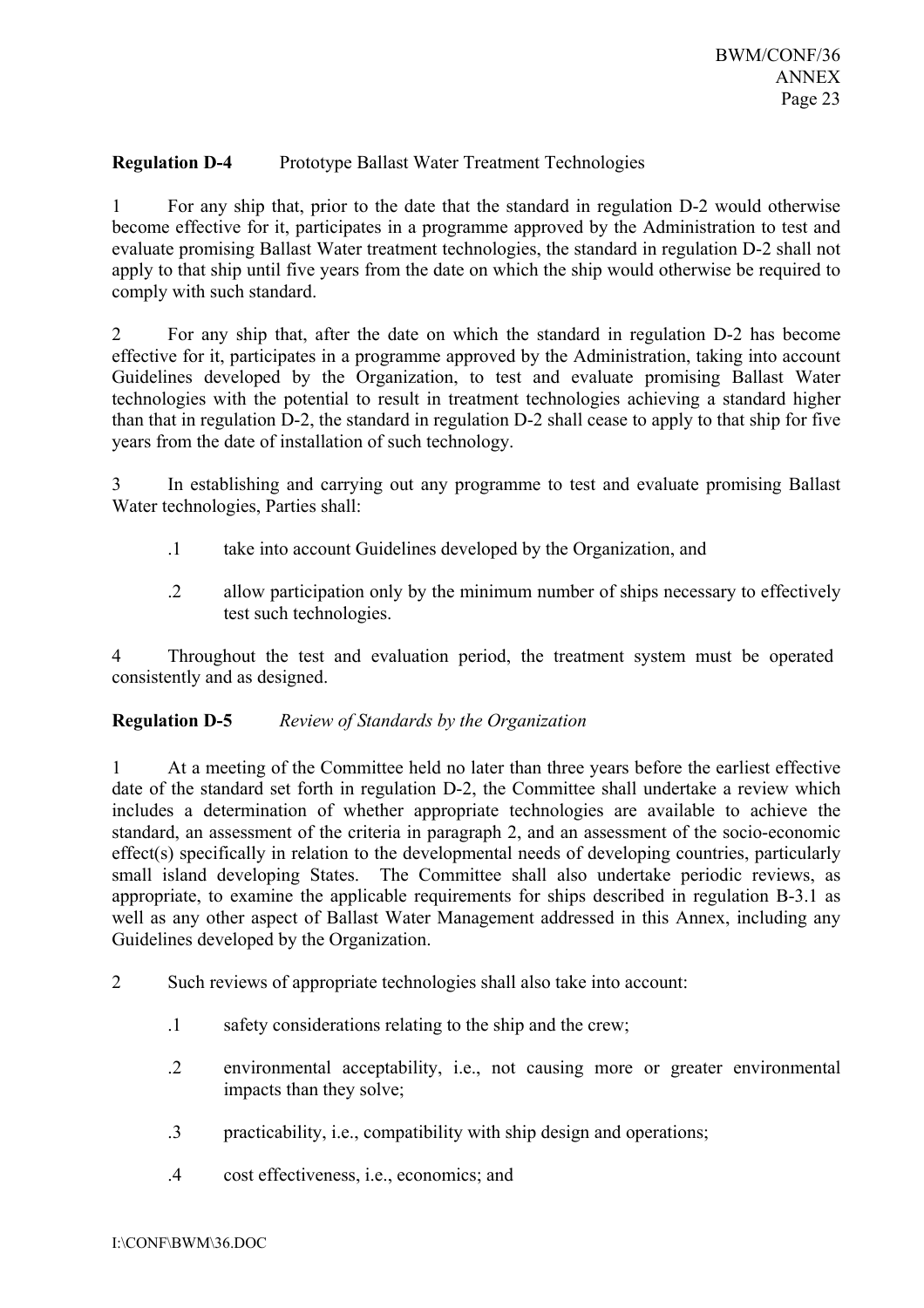.5 biological effectiveness in terms of removing, or otherwise rendering not viable, Harmful Aquatic Organisms and Pathogens in Ballast Water.

3 The Committee may form a group or groups to conduct the review(s) described in paragraph 1. The Committee shall determine the composition, terms of reference and specific issues to be addressed by any such group formed. Such groups may develop and recommend proposals for amendment of this Annex for consideration by the Parties. Only Parties may participate in the formulation of recommendations and amendment decisions taken by the **Committee** 

4 If, based on the reviews described in this regulation, the Parties decide to adopt amendments to this Annex, such amendments shall be adopted and enter into force in accordance with the procedures contained in Article 19 of this Convention.

## **SECTION E - SURVEY AND CERTIFICATION REQUIREMENTS FOR BALLAST WATER MANAGEMENT**

#### **Regulation E-1** *Surveys*

1 Ships of 400 gross tonnage and above to which this Convention applies, excluding floating platforms, FSUs and FPSOs, shall be subject to surveys specified below:

- .1 An initial survey before the ship is put in service or before the Certificate required under regulation E-2 or E-3 is issued for the first time. This survey shall verify that the Ballast Water Management plan required by regulation B-1 and any associated structure, equipment, systems, fitting, arrangements and material or processes comply fully with the requirements of this Convention.
- .2 A renewal survey at intervals specified by the Administration, but not exceeding five years, except where regulation E-5.2, E-5.5, E-5.6, or E-5.7 is applicable. This survey shall verify that the Ballast Water Management plan required by regulation B-1 and any associated structure, equipment, systems, fitting, arrangements and material or processes comply fully with the applicable requirements of this Convention.
- .3 An intermediate survey within three months before or after the second Anniversary date or within three months before or after the third Anniversary date of the Certificate, which shall take the place of one of the annual surveys specified in paragraph 1.4. The intermediate surveys shall ensure that the equipment, associated systems and processes for Ballast Water Management fully comply with the applicable requirements of this Annex and are in good working order. Such intermediate surveys shall be endorsed on the Certificate issued under regulation E-2 or E-3.
- .4 An annual survey within three months before or after each Anniversary date, including a general inspection of the structure, any equipment, systems, fittings, arrangements and material or processes associated with the Ballast Water Management plan required by regulation B-1 to ensure that they have been maintained in accordance with paragraph 9 and remain satisfactory for the service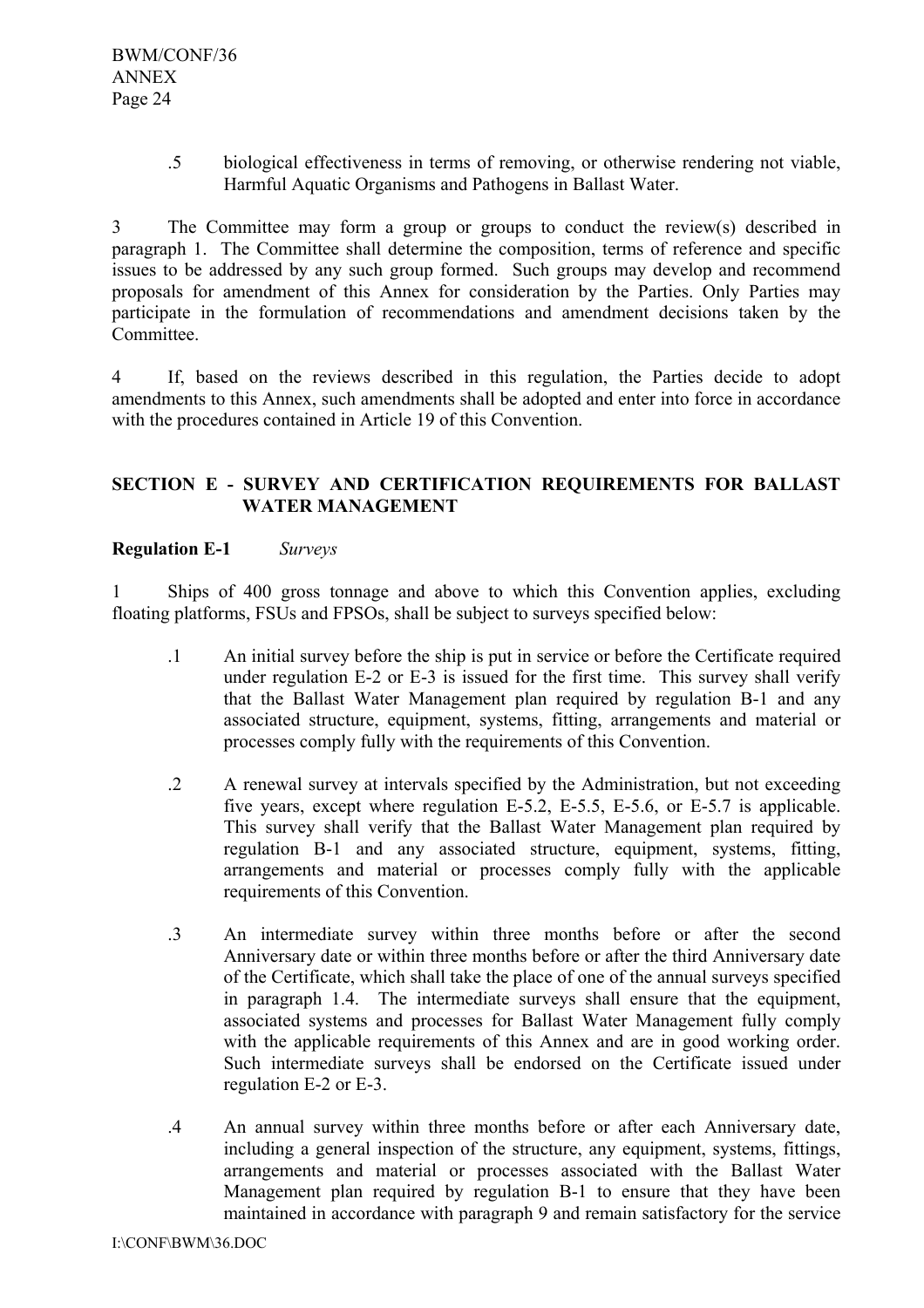for which the ship is intended. Such annual surveys shall be endorsed on the Certificate issued under regulation E-2 or E-3.

.5 An additional survey either general or partial, according to the circumstances, shall be made after a change, replacement, or significant repair of the structure, equipment, systems, fittings, arrangements and material necessary to achieve full compliance with this Convention. The survey shall be such as to ensure that any such change, replacement, or significant repair has been effectively made, so that the ship complies with the requirements of this Convention. Such surveys shall be endorsed on the Certificate issued under regulation E-2 or E-3.

2 The Administration shall establish appropriate measures for ships that are not subject to the provisions of paragraph 1 in order to ensure that the applicable provisions of this Convention are complied with.

3 Surveys of ships for the purpose of enforcement of the provisions of this Convention shall be carried out by officers of the Administration. The Administration may, however, entrust the surveys either to surveyors nominated for the purpose or to organizations recognized by it.

4 An Administration nominating surveyors or recognizing organizations to conduct surveys, as described in paragraph 3 shall, as a minimum, empower such nominated surveyors or recognized organizations<sup>2</sup> to:

- .1 require a ship that they survey to comply with the provisions of this Convention; and
- .2 carry out surveys and inspections if requested by the appropriate authorities of a port State that is a Party.

5 The Administration shall notify the Organization of the specific responsibilities and conditions of the authority delegated to the nominated surveyors or recognized organizations, for circulation to Parties for the information of their officers.

6 When the Administration, a nominated surveyor, or a recognized organization determines that the ship's Ballast Water Management does not conform to the particulars of the Certificate required under regulation E-2 or E-3 or is such that the ship is not fit to proceed to sea without presenting a threat of harm to the environment, human health, property or resources such surveyor or organization shall immediately ensure that corrective action is taken to bring the ship into compliance. A surveyor or organization shall be notified immediately, and it shall ensure that the Certificate is not issued or is withdrawn as appropriate. If the ship is in the port of another Party, the appropriate authorities of the port State shall be notified immediately. When an officer of the Administration, a nominated surveyor, or a recognized organization has notified the appropriate authorities of the port State, the Government of the port State concerned shall give such officer, surveyor or organization any necessary assistance to carry out their obligations under this regulation, including any action described in Article 9.

<sup>&</sup>lt;sup>2</sup> Refer to the guidelines adopted by the Organization by resolution A.739(18), as may be amended by the Organization, and the specifications adopted by the Organization by resolution A.789(19), as may be amended by the Organization*.*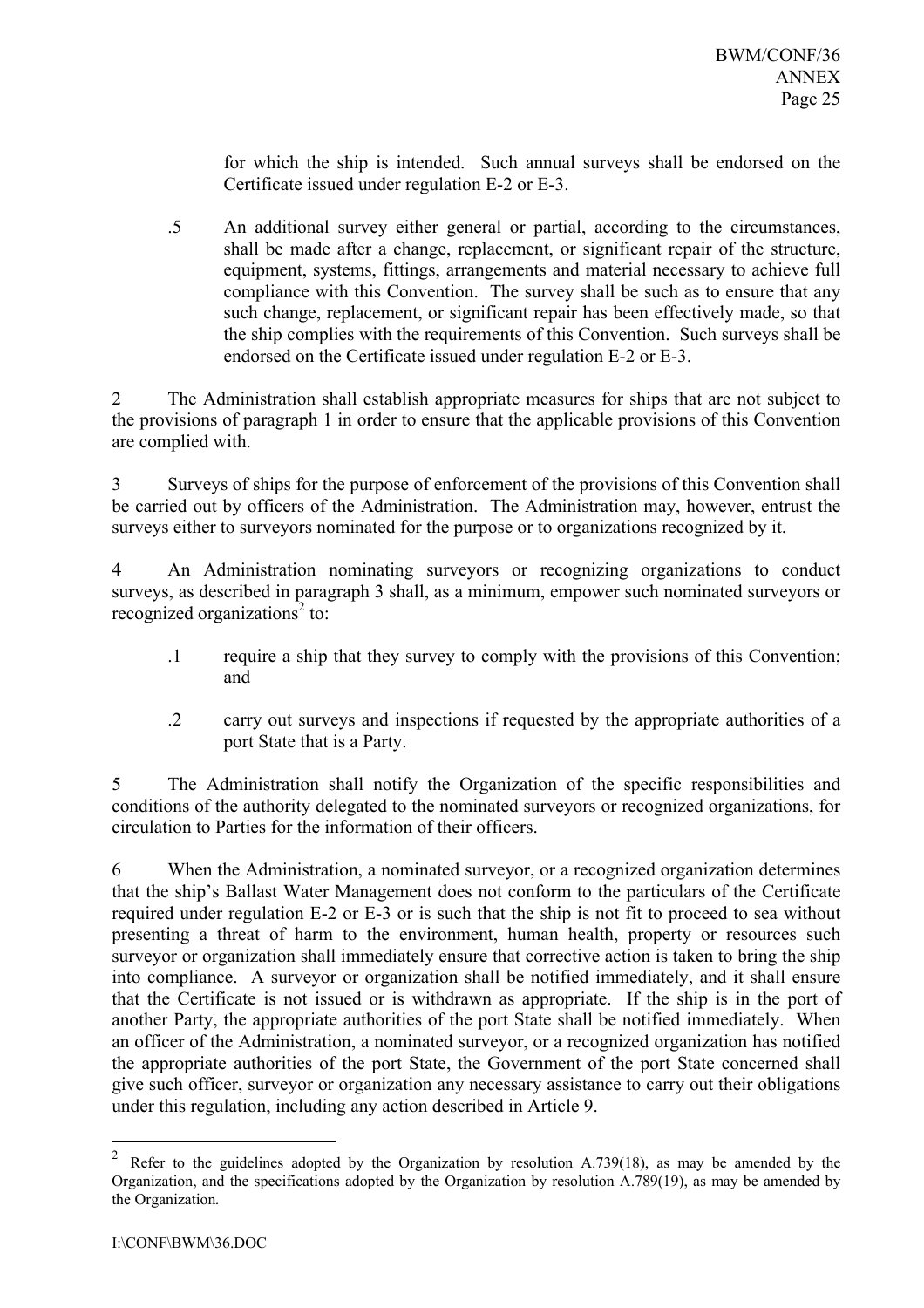7 Whenever an accident occurs to a ship or a defect is discovered which substantially affects the ability of the ship to conduct Ballast Water Management in accordance with this Convention, the owner*,* operator or other person in charge of the ship shall report at the earliest opportunity to the Administration, the recognized organization or the nominated surveyor responsible for issuing the relevant Certificate, who shall cause investigations to be initiated to determine whether a survey as required by paragraph 1 is necessary. If the ship is in a port of another Party, the owner*,* operator or other person in charge shall also report immediately to the appropriate authorities of the port State and the nominated surveyor or recognized organization shall ascertain that such report has been made.

8 In every case, the Administration concerned shall fully guarantee the completeness and efficiency of the survey and shall undertake to ensure the necessary arrangements to satisfy this obligation.

9 The condition of the ship and its equipment, systems and processes shall be maintained to conform with the provisions of this Convention to ensure that the ship in all respects will remain fit to proceed to sea without presenting a threat of harm to the environment, human health, property or resources.

10 After any survey of the ship under paragraph 1 has been completed, no change shall be made in the structure, any equipment, fittings, arrangements or material associated with the Ballast Water Management plan required by regulation B-1 and covered by the survey without the sanction of the Administration, except the direct replacement of such equipment or fittings.

# **Regulation E-2** *Issuance or Endorsement of a Certificate*

1 The Administration shall ensure that a ship to which regulation E-1 applies is issued a Certificate after successful completion of a survey conducted in accordance with regulation E-1. A Certificate issued under the authority of a Party shall be accepted by the other Parties and regarded for all purposes covered by this Convention as having the same validity as a Certificate issued by them.

2 Certificates shall be issued or endorsed either by the Administration or by any person or organization duly authorized by it. In every case, the Administration assumes full responsibility for the Certificate.

## **Regulation E-3** *Issuance or Endorsement of a Certificate by Another Party*

1 At the request of the Administration, another Party may cause a ship to be surveyed and, if satisfied that the provisions of this Convention are complied with, shall issue or authorize the issuance of a Certificate to the ship, and where appropriate, endorse or authorize the endorsement of that Certificate on the ship, in accordance with this Annex.

2 A copy of the Certificate and a copy of the survey report shall be transmitted as soon as possible to the requesting Administration.

3 A Certificate so issued shall contain a statement to the effect that it has been issued at the request of the Administration and it shall have the same force and receive the same recognition as a Certificate issued by the Administration.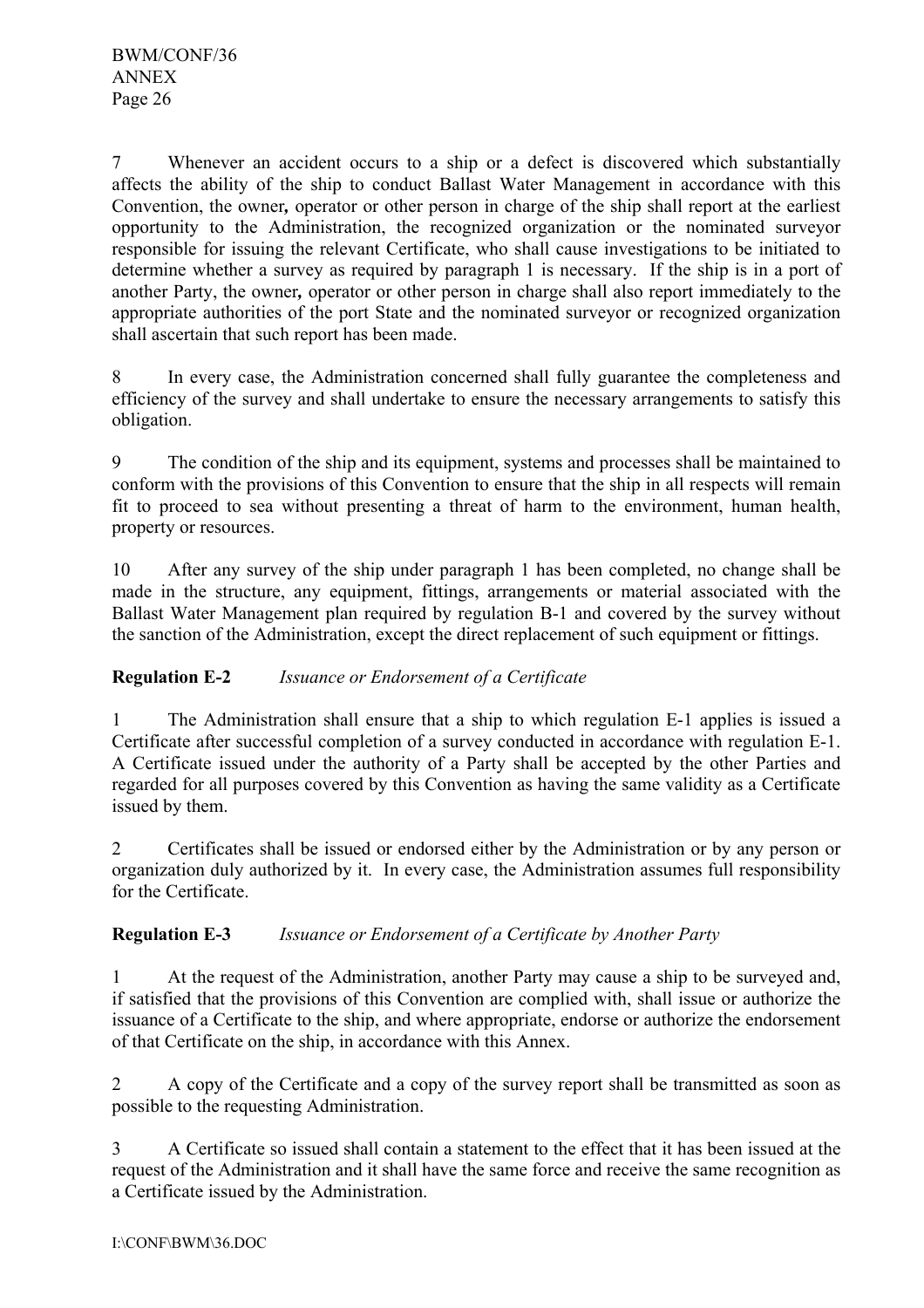4 No Certificate shall be issued to a ship entitled to fly the flag of a State which is not a Party.

## **Regulation E-4** *Form of the Certificate*

The Certificate shall be drawn up in the official language of the issuing Party, in the form set forth in Appendix I. If the language used is neither English, French nor Spanish, the text shall include a translation into one of these languages.

## **Regulation E-5** *Duration and Validity of the Certificate*

1 A Certificate shall be issued for a period specified by the Administration that shall not exceed five years.

- 2 For renewal surveys:
	- .1 Notwithstanding the requirements of paragraph 1, when the renewal survey is completed within three months before the expiry date of the existing Certificate, the new Certificate shall be valid from the date of completion of the renewal survey to a date not exceeding five years from the date of expiry of the existing Certificate.
	- .2 When the renewal survey is completed after the expiry date of the existing Certificate, the new Certificate shall be valid from the date of completion of the renewal survey to a date not exceeding five years from the date of expiry of the existing Certificate.
	- .3 When the renewal survey is completed more than three months before the expiry date of the existing Certificate, the new Certificate shall be valid from the date of completion of the renewal survey to a date not exceeding five years from the date of completion of the renewal survey.

3 If a Certificate is issued for a period of less than five years, the Administration may extend the validity of the Certificate beyond the expiry date to the maximum period specified in paragraph 1, provided that the surveys referred to in regulation E-1.1.3 applicable when a Certificate is issued for a period of five years are carried out as appropriate.

4 If a renewal survey has been completed and a new Certificate cannot be issued or placed on board the ship before the expiry date of the existing Certificate, the person or organization authorized by the Administration may endorse the existing Certificate and such a Certificate shall be accepted as valid for a further period which shall not exceed five months from the expiry date.

5 If a ship at the time when the Certificate expires is not in a port in which it is to be surveyed, the Administration may extend the period of validity of the Certificate but this extension shall be granted only for the purpose of allowing the ship to complete its voyage to the port in which it is to be surveyed, and then only in cases where it appears proper and reasonable to do so. No Certificate shall be extended for a period longer than three months, and a ship to which such extension is granted shall not, on its arrival in the port in which it is to be surveyed, be entitled by virtue of such extension to leave that port without having a new Certificate. When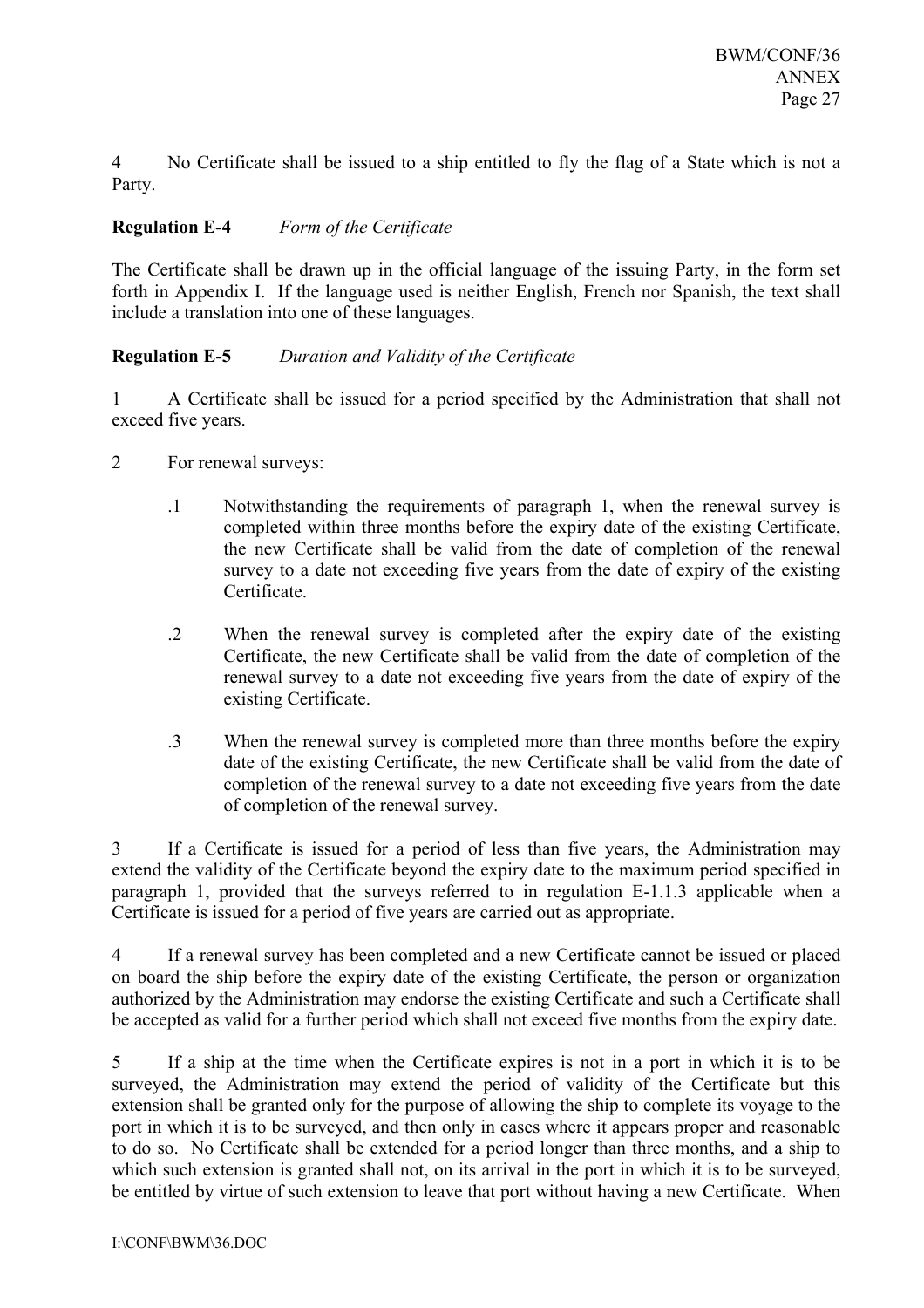BWM/CONF/36 ANNEX Page 28

the renewal survey is completed, the new Certificate shall be valid to a date not exceeding five years from the date of expiry of the existing Certificate before the extension was granted.

6 A Certificate issued to a ship engaged on short voyages which has not been extended under the foregoing provisions of this regulation may be extended by the Administration for a period of grace of up to one month from the date of expiry stated on it. When the renewal survey is completed, the new Certificate shall be valid to a date not exceeding five years from the date of expiry of the existing Certificate before the extension was granted.

7 In special circumstances, as determined by the Administration, a new Certificate need not be dated from the date of expiry of the existing Certificate as required by paragraph 2.2, 5 or 6 of this regulation. In these special circumstances, the new Certificate shall be valid to a date not exceeding five years from the date of completion of the renewal survey.

- 8 If an annual survey is completed before the period specified in regulation E-1, then:
	- .1 the Anniversary date shown on the Certificate shall be amended by endorsement to a date which shall not be more than three months later than the date on which the survey was completed;
	- .2 the subsequent annual or intermediate survey required by regulation E-1 shall be completed at the intervals prescribed by that regulation using the new Anniversary date;
	- .3 the expiry date may remain unchanged provided one or more annual surveys, as appropriate, are carried out so that the maximum intervals between the surveys prescribed by regulation E-1 are not exceeded.

9 A Certificate issued under regulation E-2 or E-3 shall cease to be valid in any of the following cases:

- .1 if the structure, equipment, systems, fittings, arrangements and material necessary to comply fully with this Convention is changed, replaced or significantly repaired and the Certificate is not endorsed in accordance with this Annex;
- .2 upon transfer of the ship to the flag of another State. A new Certificate shall only be issued when the Party issuing the new Certificate is fully satisfied that the ship is in compliance with the requirements of regulation E-1. In the case of a transfer between Parties, if requested within three months after the transfer has taken place, the Party whose flag the ship was formerly entitled to fly shall, as soon as possible, transmit to the Administration copies of the Certificates carried by the ship before the transfer and, if available, copies of the relevant survey reports;
- .3 if the relevant surveys are not completed within the periods specified under regulation E-1.1; or
- .4 if the Certificate is not endorsed in accordance with regulation E-1.1.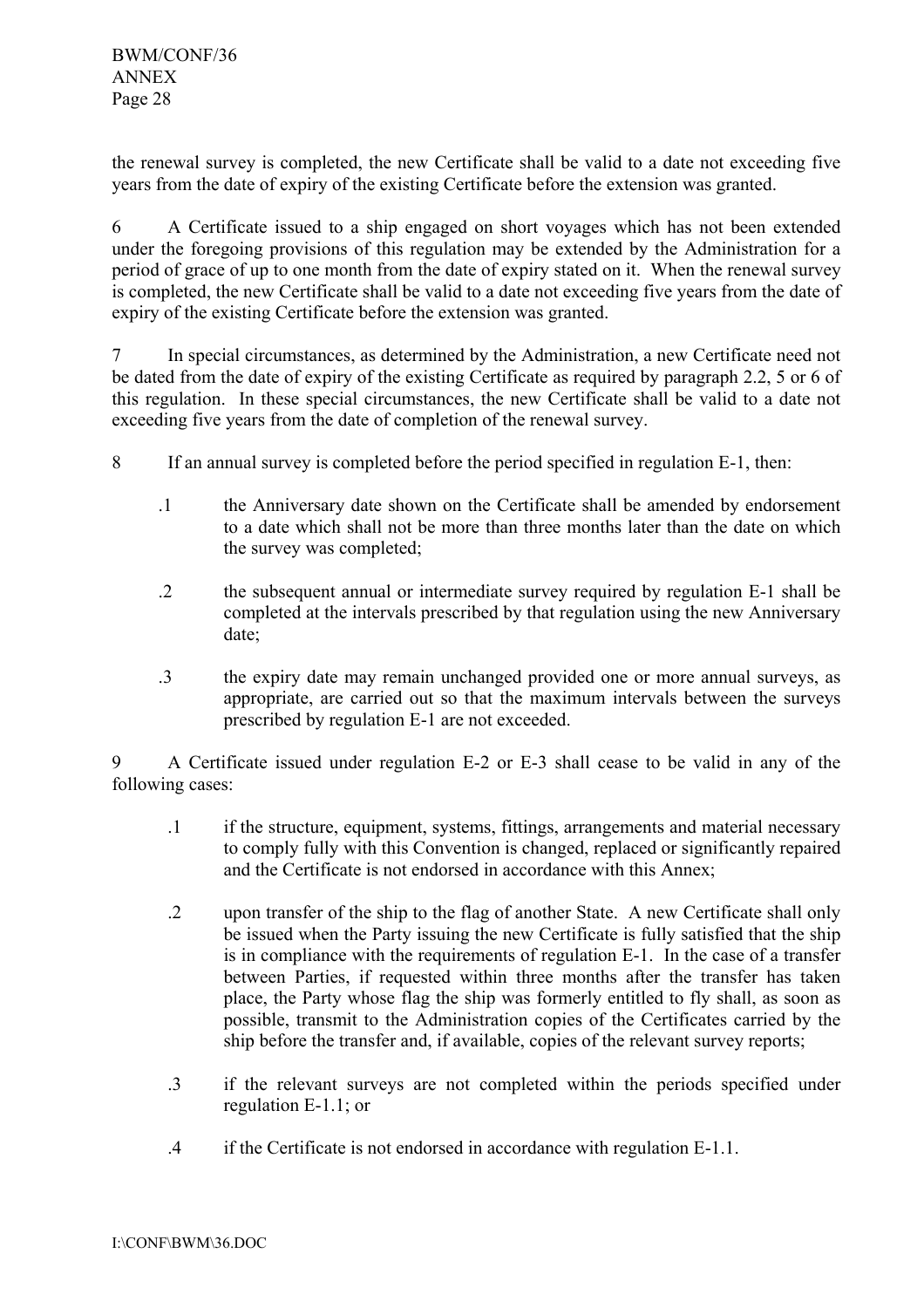#### **APPENDIX I**

#### **FORM OF INTERNATIONAL BALLAST WATER MANAGEMENT CERTIFICATE**

#### **INTERNATIONAL BALLAST WATER MANAGEMENT CERTIFICATE**

Issued under the provisions of the International Convention for the Control and Management of Ships' Ballast Water and Sediments (hereinafter referred to as "the Convention") under the authority of the Government of

……………………………………………………………………………………………… *(full designation of the country) by* ……………………………………….………………………………………………… *(full designation of the competent person or organization authorized under the provisions of the Convention) Particulars of ship1*  Name of ship ........................................................................................................... Distinctive number or letters ................................................................................... Port of registry ........................................................................................................ Gross Tonnage ........................................................................................................ IMO number 2 .......................................................................................................... Date of Construction ……………………………………………………………… Ballast Water Capacity (in cubic metres) ............................................................... *Details of Ballast Water Management Method(s) Used*  Method of Ballast Water Management used ……………………………………………... Date installed (if applicable) ................................................................................... Name of manufacturer (if applicable) ....................................................................

<sup>&</sup>lt;sup>1</sup> Alternatively, the particulars of the ship may be placed horizontally in boxes.<br><sup>2</sup> BLO SU: LL (i.e. N. 1, S.1, and 1, t. 1, and 2, and in the ship of the ship of the ship of the ship of the ship of the ship of the sh

<sup>2</sup> IMO Ship Identification Number Scheme adopted by the Organization by resolution A.600(15).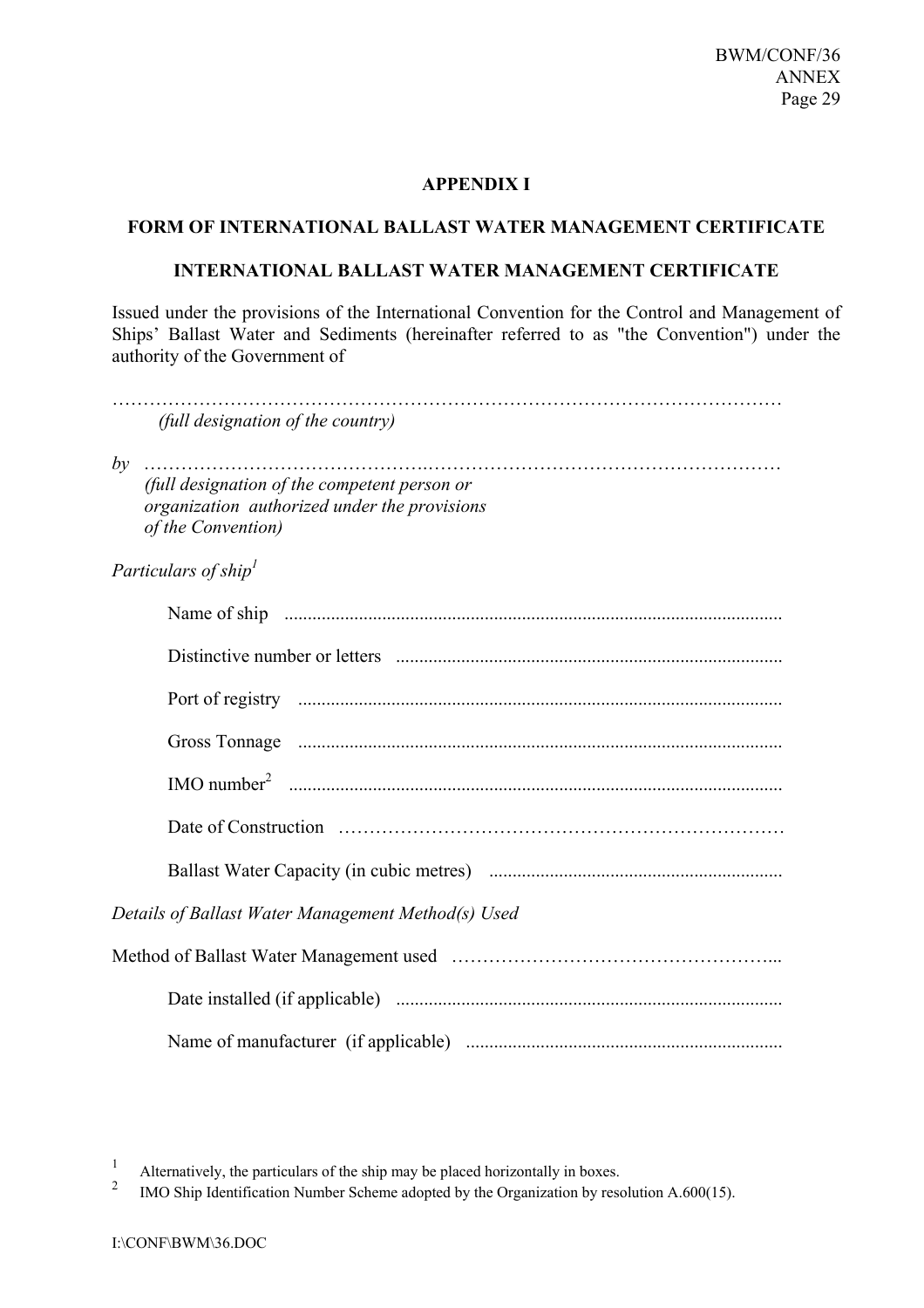BWM/CONF/36 ANNEX Page 30

The principal Ballast Water Management method(s) employed on this ship is/are:

|                                                                                                                                 | in accordance with regulation D-1 |                                                                                                                                                            |  |  |  |  |
|---------------------------------------------------------------------------------------------------------------------------------|-----------------------------------|------------------------------------------------------------------------------------------------------------------------------------------------------------|--|--|--|--|
|                                                                                                                                 | in accordance with regulation D-2 |                                                                                                                                                            |  |  |  |  |
|                                                                                                                                 |                                   | the ship is subject to regulation D-4                                                                                                                      |  |  |  |  |
| THIS IS TO CERTIFY:                                                                                                             |                                   |                                                                                                                                                            |  |  |  |  |
| That the ship has been surveyed in accordance with regulation E-1 of the Annex to the<br>1<br>Convention; and                   |                                   |                                                                                                                                                            |  |  |  |  |
| That the survey shows that Ballast Water Management on the ship complies with the<br>$\overline{2}$<br>Annex to the Convention. |                                   |                                                                                                                                                            |  |  |  |  |
| regulation E-1 of the Annex to the Convention.                                                                                  |                                   |                                                                                                                                                            |  |  |  |  |
| Completion date of the survey on which this certificate is based: dd/mm/yyyy                                                    |                                   |                                                                                                                                                            |  |  |  |  |
|                                                                                                                                 |                                   | Issued at manufactured at manufactured at manufactured at manufactured at manufactured at manufactured at $\frac{1}{2}$<br>(Place of issue of certificate) |  |  |  |  |

............................ ............................................................................................................. (*Date of issue*) *Signature of authorized official issuing the certificate)* 

*(Seal or stamp of the authority, as appropriate)*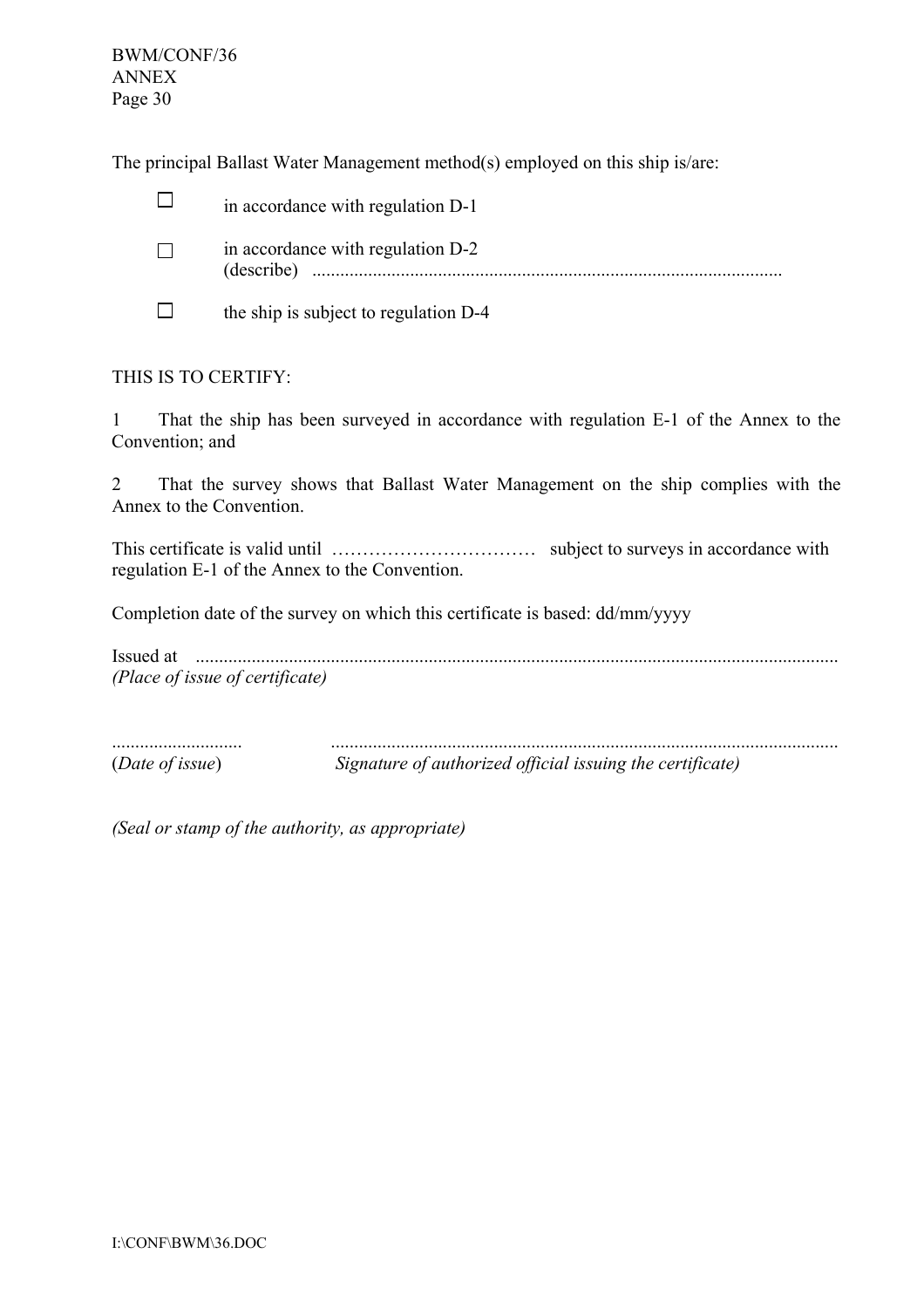## ENDORSEMENT FOR ANNUAL AND INTERMEDIATE SURVEY(S)

THIS IS TO CERTIFY that a survey required by regulation E-1 of the Annex to the Convention the ship was found to comply with the relevant provisions of the Convention:

| Annual survey:                | (Signature of duly authorized official)          |
|-------------------------------|--------------------------------------------------|
|                               |                                                  |
|                               |                                                  |
|                               | (Seal or stamp of the authority, as appropriate) |
| Annual*/Intermediate survey*: | (Signature of duly authorized official)          |
|                               |                                                  |
|                               |                                                  |
|                               | (Seal or stamp of the authority, as appropriate) |
| Annual*/Intermediate survey*: | (Signature of duly authorized official)          |
|                               |                                                  |
|                               |                                                  |
|                               | (Seal or stamp of the authority, as appropriate) |
| Annual survey:                |                                                  |
|                               | (Signature of duly authorized official)          |
|                               |                                                  |
|                               |                                                  |
|                               | (Seal or stamp of the authority, as appropriate) |

 $\frac{1}{2}$ 

<sup>\*</sup> Delete as appropriate.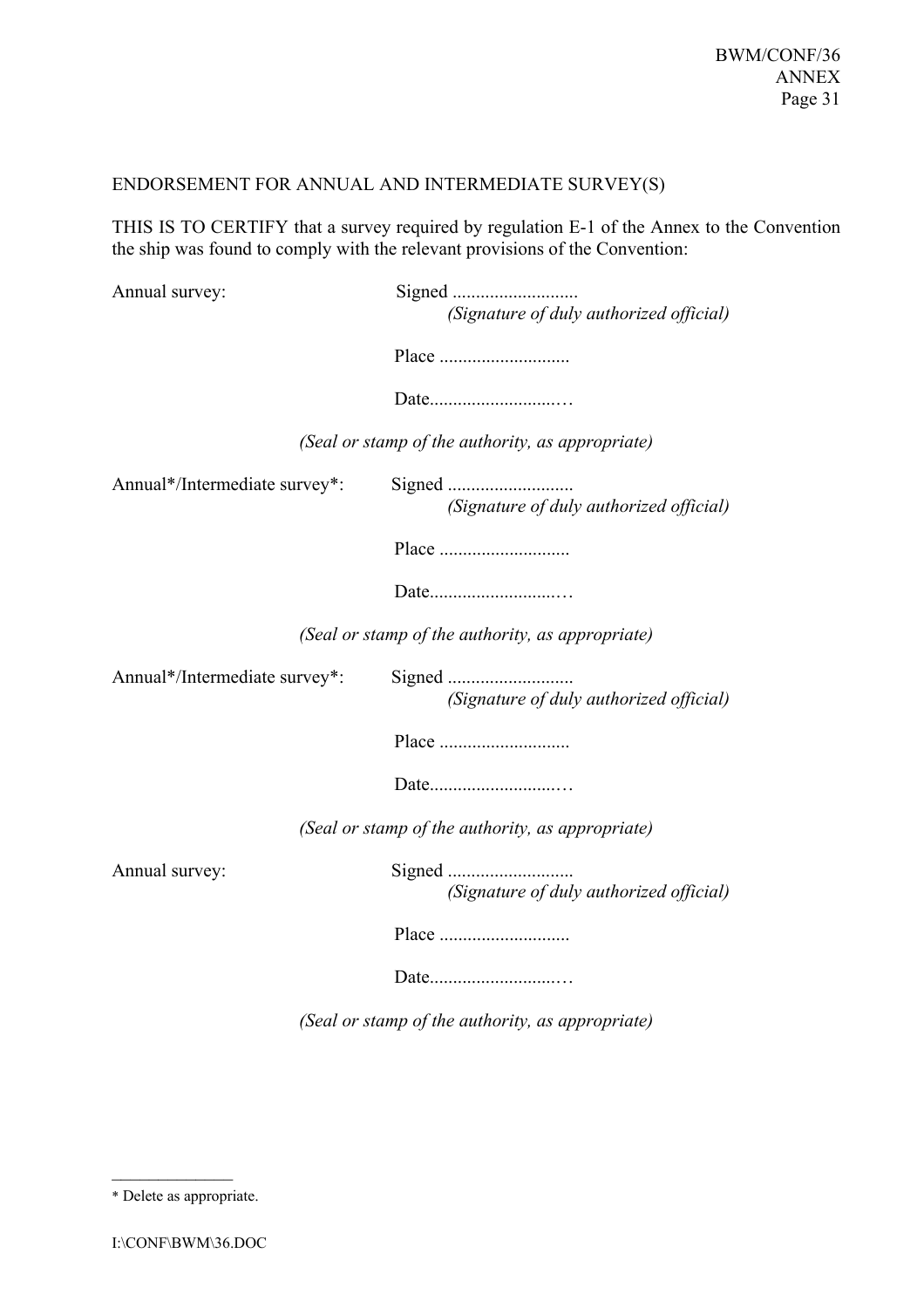#### **ANNUAL/INTERMEDIATE SURVEY IN ACCORDANCE WITH REGULATION E-5.8.3**

THIS IS TO CERTIFY that, at an annual/intermediate\* survey in accordance with regulation E-5.8.3 of the Annex to the Convention, the ship was found to comply with the relevant provisions of the Convention:

> Signed .......................... *(Signature of authorized official)*

Place ............................

Date.................................

*(Seal or stamp of the authority, as appropriate)* 

#### **ENDORSEMENT TO EXTEND THE CERTIFICATE IF VALID FOR LESS THAN 5 YEARS WHERE REGULATION E-5.3 APPLIES**

The ship complies with the relevant provisions of the Convention, and this Certificate shall, in accordance with regulation E-5.3 of the Annex to the Convention, be accepted as valid until………………………

> Signed ........................... *(Signature of authorized official)*

Place ............................

Date.........................….

*(Seal or stamp of the authority, as appropriate)* 

#### **ENDORSEMENT WHERE THE RENEWAL SURVEY HAS BEEN COMPLETED AND REGULATION E-5.4 APPLIES**

The ship complies with the relevant provisions of the Convention and this Certificate shall, in accordance with regulation E-5.4 of the Annex to the Convention, be accepted as valid until

…………………

| (Signature of authorized official) |  |
|------------------------------------|--|

Place ............................

Date...........................…

*(Seal or stamp of the authority, as appropriate)* 

<sup>\*</sup> Delete as appropriate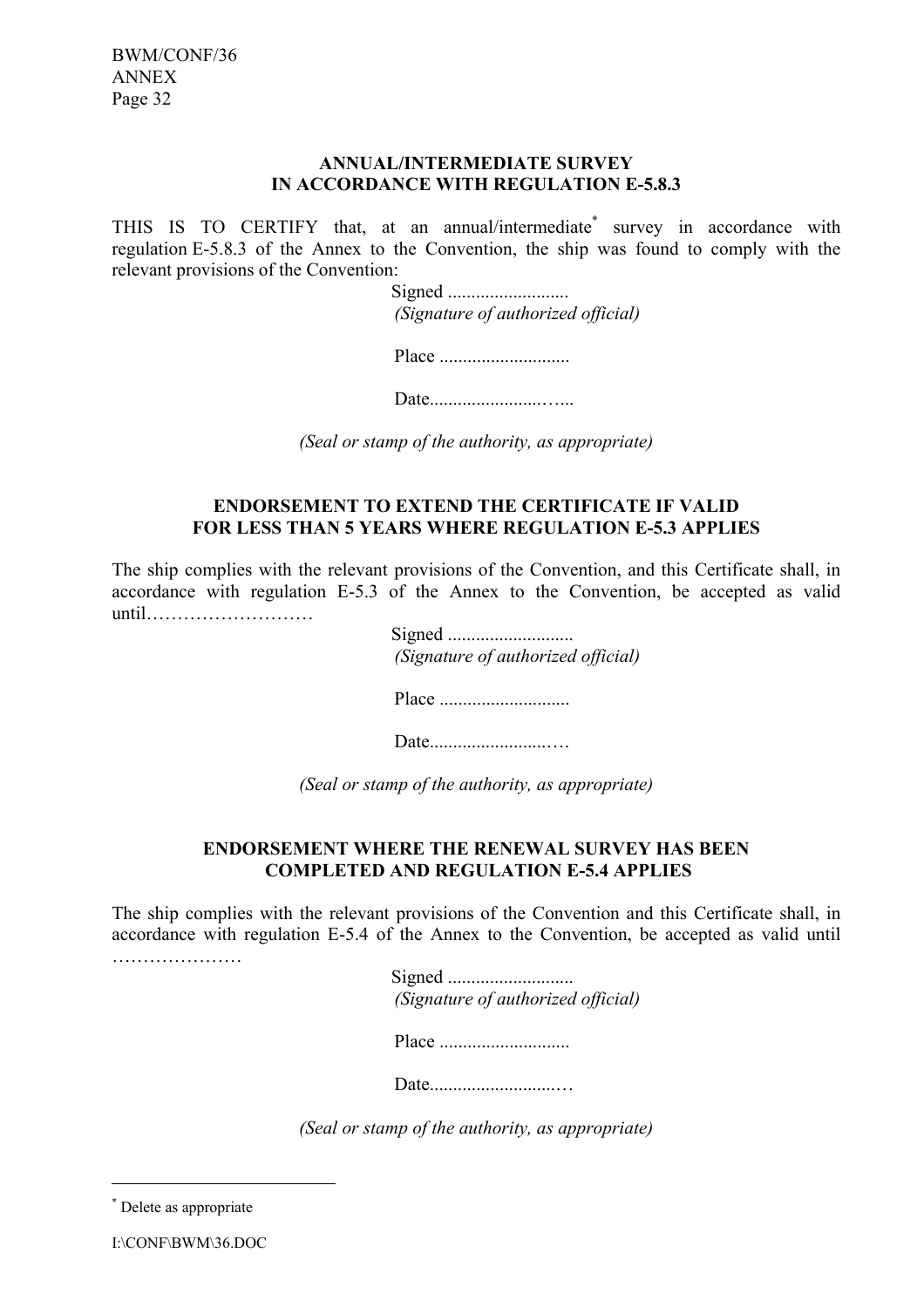#### **ENDORSEMENT TO EXTEND THE VALIDITY OF THE CERTIFICATE UNTIL REACHING THE PORT OF SURVEY OR FOR A PERIOD OF GRACE WHERE REGULATION E-5.5 OR E-5.6 APPLIES**

This Certificate shall, in accordance with regulation E-5.5 or E-5.6<sup>\*</sup> of the Annex to the Convention, be accepted as valid until …………………..

> Signed ........................... *(Signature of authorized official)*

Place ............................

Date...........................…

*(Seal or stamp of the authority, as appropriate)* 

#### **ENDORSEMENT FOR ADVANCEMENT OF ANNIVERSARY DATE WHERE REGULATION E-5.8 APPLIES**

In accordance with regulation E-5.8 of the Annex to the Convention the new Anniversary date is ………………

> Signed ........................... *(Signature of authorized official)*

Place ............................

Date...........................…

*(Seal or stamp of the authority, as appropriate)* 

In accordance with regulation E-5.8 of the Annex to the Convention the new Anniversary date is …………….

> Signed ........................... *(Signature of duly authorized official)*

Place ............................

Date...........................…

*(Seal or stamp of the authority, as appropriate)* 

<sup>\*</sup> Delete as appropriate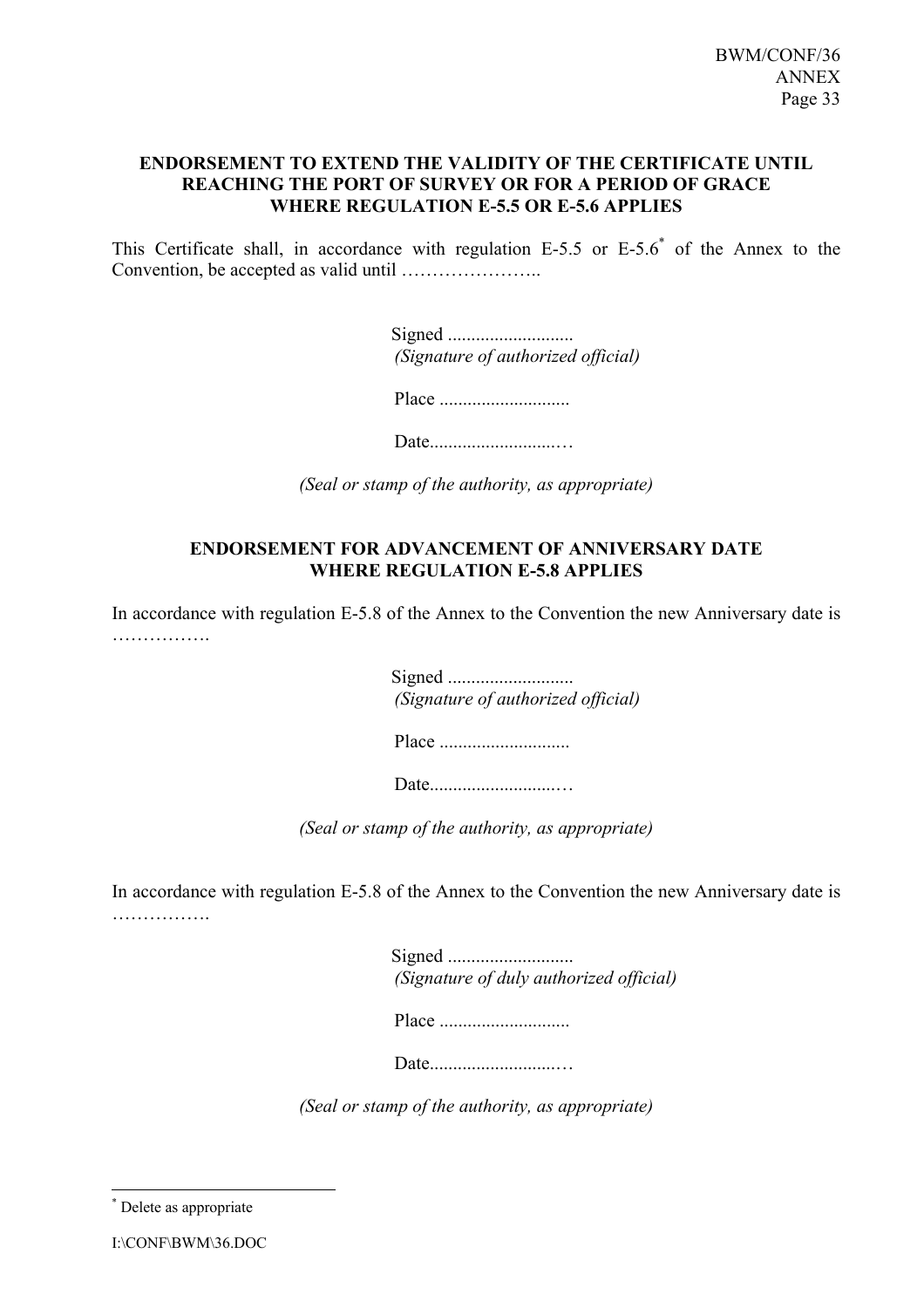#### **APPENDIX II**

#### **FORM OF BALLAST WATER RECORD BOOK**

#### **INTERNATIONAL CONVENTION FOR THE CONTROL AND MANAGEMENT OF SHIPS' BALLAST WATER AND SEDIMENTS**

| Period From:  To:                                         |  |
|-----------------------------------------------------------|--|
|                                                           |  |
|                                                           |  |
|                                                           |  |
|                                                           |  |
| Total Ballast Water capacity (in cubic metres)            |  |
| The ship is provided with a Ballast Water Management plan |  |
| Diagram of ship indicating ballast tanks:                 |  |

#### **1 Introduction**

In accordance with regulation B-2 of the Annex to the International Convention for the Control and Management of Ships' Ballast Water and Sediments, a record is to be kept of each Ballast Water operation. This includes discharges at sea and to reception facilities.

#### **2 Ballast Water and Ballast Water Management**

—Ballast Water" means water with its suspended matter taken on board a ship to control trim, list, draught, stability, or stresses of a ship. Management of Ballast Water shall be in accordance with an approved Ballast Water Management plan and taking into account Guidelines<sup>3</sup> developed by the Organization.

#### **3 Entries in the Ballast Water Record Book**

Entries in the Ballast Water record book shall be made on each of the following occasions:

3.1 When Ballast Water is taken on board:

<sup>&</sup>lt;sup>3</sup> Refer to the Guidelines for the control and management of ships' ballast water to minimize the transfer of harmful aquatic organisms and pathogens adopted by the Organization by resolution A.868(20).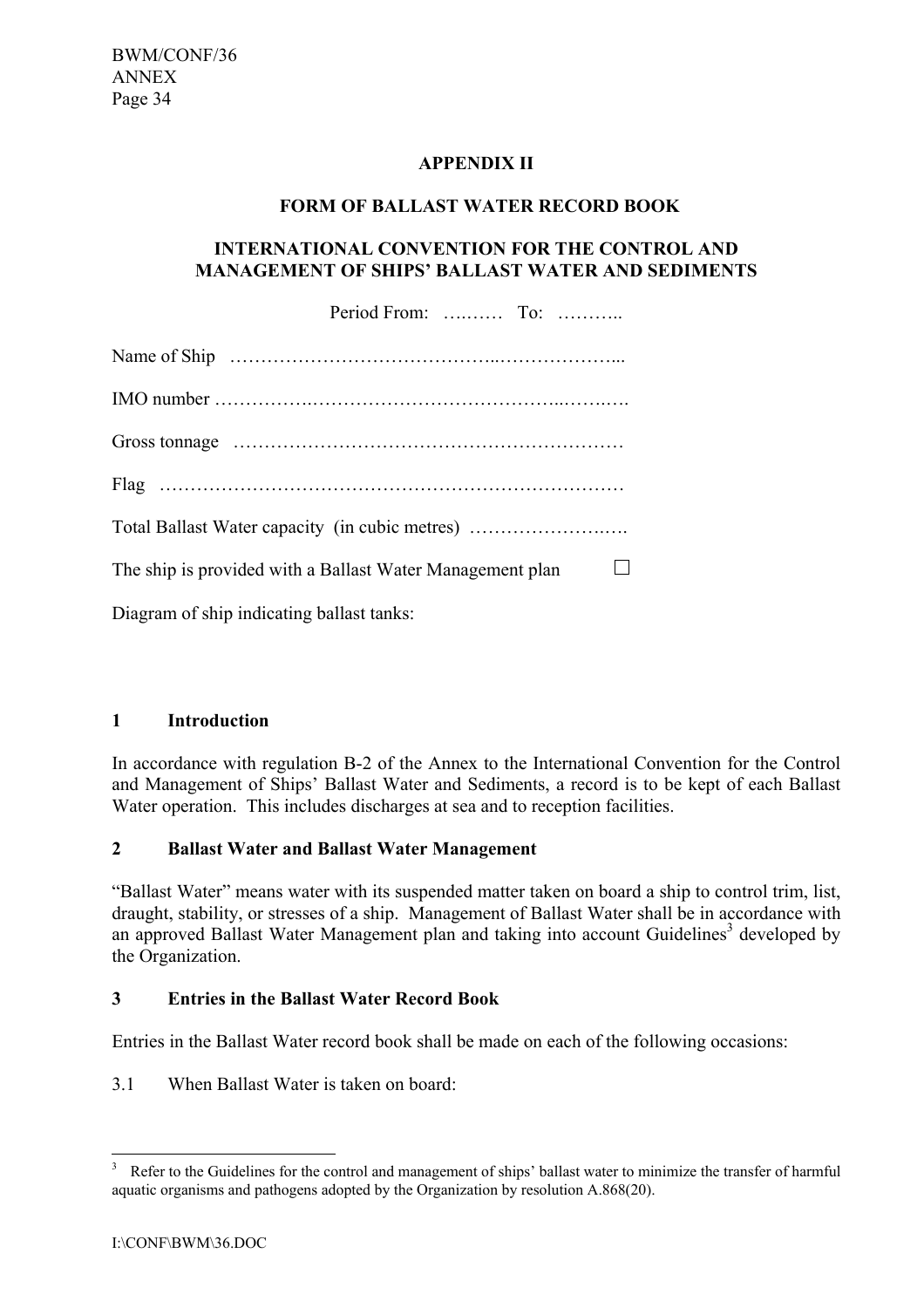- .1 Date, time and location port or facility of uptake (port or lat/long), depth if outside port
- .2 Estimated volume of uptake in cubic metres
- .3 Signature of the officer in charge of the operation.
- 3.2 Whenever Ballast Water is circulated or treated for Ballast Water Management purposes:
	- .1 Date and time of operation
	- .2 Estimated volume circulated or treated (in cubic metres)
	- .3 Whether conducted in accordance with the Ballast Water Management plan
	- .4 Signature of the officer in charge of the operation
- 3.3 When Ballast Water is discharged into the sea:
	- .1 Date, time and location port or facility of discharge (port or lat/long)
	- .2 Estimated volume discharged in cubic metres plus remaining volume in cubic metres
	- .3 Whether approved Ballast Water Management plan had been implemented prior to discharge
	- .4 Signature of the officer in charge of the operation.
- 3.4 When Ballast Water is discharged to a reception facility:
	- .1 Date, time, and location of uptake
	- .2 Date, time, and location of discharge
	- .3 Port or facility
	- .4 Estimated volume discharged or taken up, in cubic metres
	- .5 Whether approved Ballast Water Management plan had been implemented prior to discharge
	- .6 Signature of officer in charge of the operation
- 3.5 Accidental or other exceptional uptake or discharges of Ballast Water:
	- .1 Date and time of occurrence
	- .2 Port or position of the ship at time of occurrence